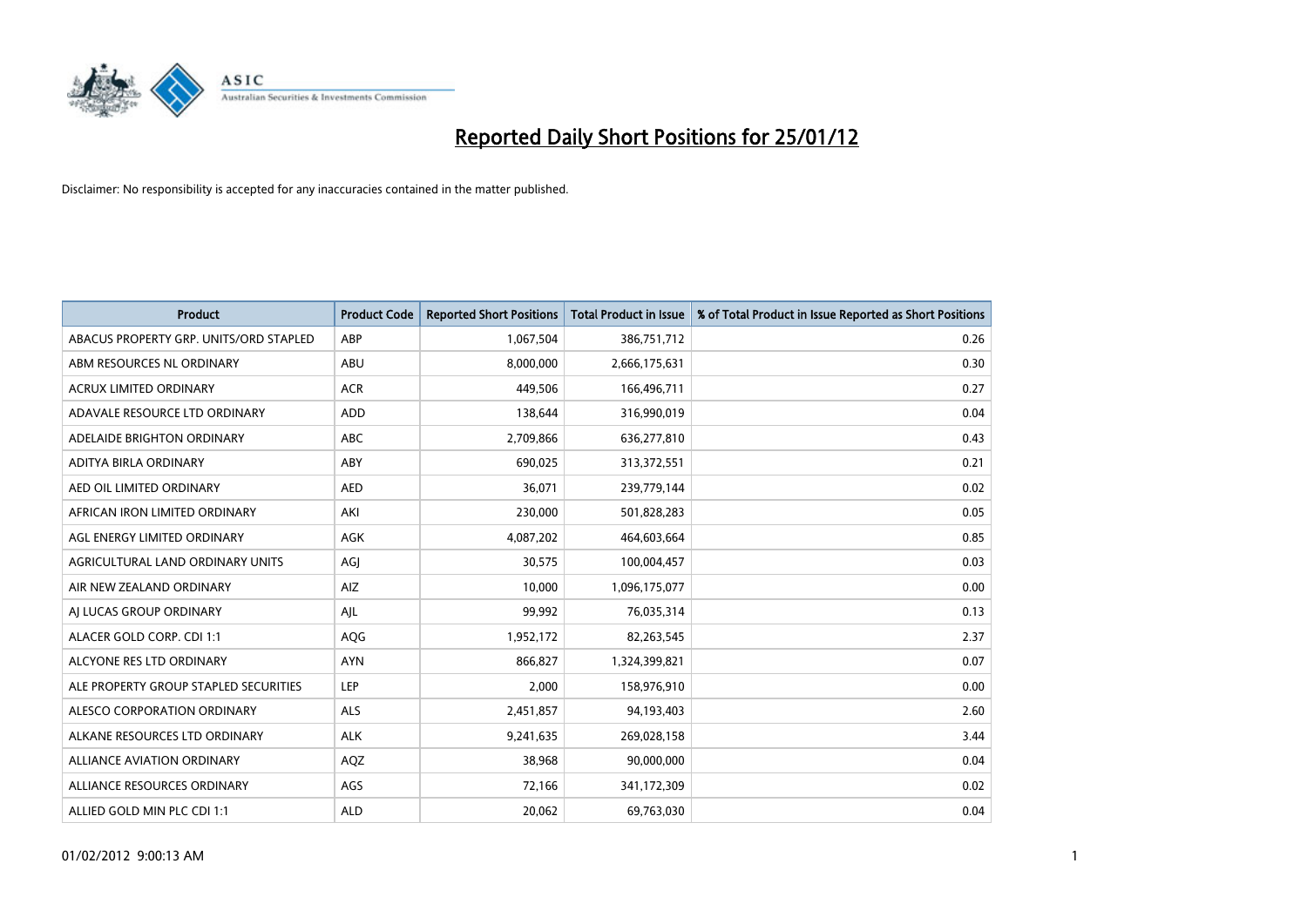

| <b>Product</b>                          | <b>Product Code</b> | <b>Reported Short Positions</b> | Total Product in Issue | % of Total Product in Issue Reported as Short Positions |
|-----------------------------------------|---------------------|---------------------------------|------------------------|---------------------------------------------------------|
| ALLIED HEALTH LTD ORDINARY              | AHZ                 | 134,528                         | 660,024,294            | 0.02                                                    |
| ALTONA MINING LTD ORDINARY              | <b>AOH</b>          | 787,616                         | 518,757,704            | 0.15                                                    |
| ALUMINA LIMITED ORDINARY                | <b>AWC</b>          | 38,490,551                      | 2,440,196,187          | 1.58                                                    |
| AMADEUS ENERGY ORDINARY                 | AMU                 | 454,000                         | 274,786,018            | 0.17                                                    |
| AMALGAMATED HOLDINGS ORDINARY           | AHD                 | 21,221                          | 157,533,146            | 0.01                                                    |
| AMCOR LIMITED ORDINARY                  | <b>AMC</b>          | 4,546,671                       | 1,206,684,923          | 0.37                                                    |
| AMP LIMITED ORDINARY                    | AMP                 | 12,355,919                      | 2,854,672,784          | 0.40                                                    |
| AMPELLA MINING ORDINARY                 | <b>AMX</b>          | 623,562                         | 205,985,108            | 0.30                                                    |
| ANSELL LIMITED ORDINARY                 | <b>ANN</b>          | 2,757,601                       | 130,656,668            | 2.09                                                    |
| ANTARES ENERGY LTD ORDINARY             | <b>AZZ</b>          | 105,536                         | 260,000,000            | 0.04                                                    |
| ANZ BANKING GRP LTD ORDINARY            | <b>ANZ</b>          | 10,215,624                      | 2,679,094,902          | 0.37                                                    |
| APA GROUP STAPLED SECURITIES            | <b>APA</b>          | 9,646,496                       | 639,334,625            | 1.50                                                    |
| APEX MINERALS NL ORDINARY               | <b>AXM</b>          | 885,146                         | 5,550,243,713          | 0.02                                                    |
| APN EUROPEAN RETAIL UNITS STAPLED SEC.  | <b>AEZ</b>          | 11,832                          | 544,910,660            | 0.00                                                    |
| APN NEWS & MEDIA ORDINARY               | <b>APN</b>          | 24,437,574                      | 630,211,415            | 3.87                                                    |
| AQUARIUS PLATINUM. ORDINARY             | <b>AOP</b>          | 3,175,363                       | 470,312,578            | 0.67                                                    |
| AQUILA RESOURCES ORDINARY               | <b>AQA</b>          | 5,996,569                       | 411,804,442            | 1.44                                                    |
| ARAFURA RESOURCE LTD ORDINARY           | ARU                 | 12,050,519                      | 367,980,342            | 3.25                                                    |
| ARB CORPORATION ORDINARY                | ARP                 | 13,821                          | 72,481,302             | 0.01                                                    |
| ARDENT LEISURE GROUP STAPLED SECURITIES | AAD                 | 1,289,871                       | 324,236,390            | 0.40                                                    |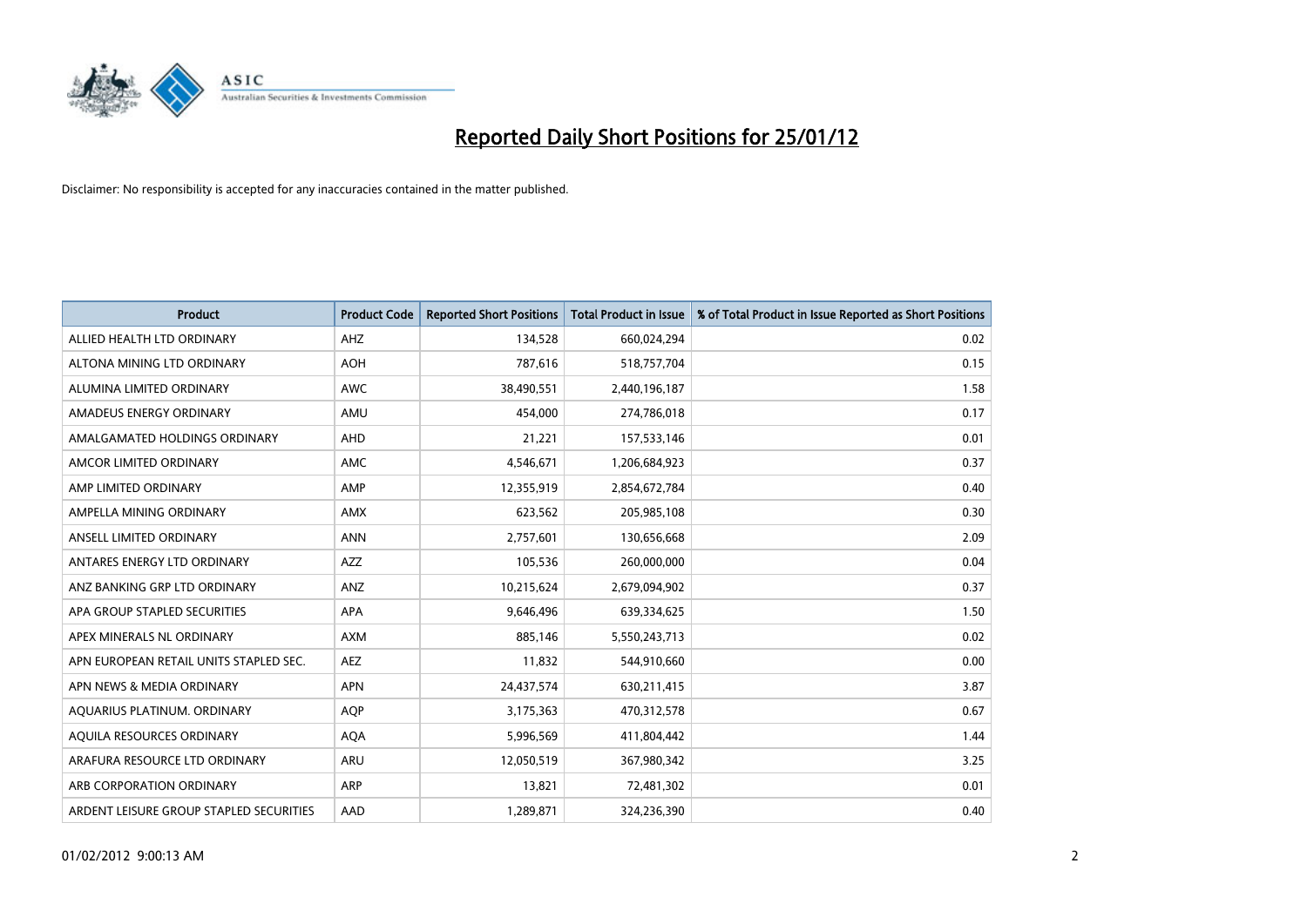

| <b>Product</b>                          | <b>Product Code</b> | <b>Reported Short Positions</b> | <b>Total Product in Issue</b> | % of Total Product in Issue Reported as Short Positions |
|-----------------------------------------|---------------------|---------------------------------|-------------------------------|---------------------------------------------------------|
| ARISTOCRAT LEISURE ORDINARY             | <b>ALL</b>          | 23,385,596                      | 543,181,024                   | 4.33                                                    |
| ASCIANO LIMITED ORDINARY                | <b>AIO</b>          | 7,703,430                       | 975,385,664                   | 0.77                                                    |
| ASG GROUP LIMITED ORDINARY              | ASZ                 | 212,392                         | 171,456,889                   | 0.12                                                    |
| ASPEN GROUP ORD/UNITS STAPLED           | <b>APZ</b>          | 991,173                         | 591,084,183                   | 0.15                                                    |
| ASPIRE MINING LTD ORDINARY              | <b>AKM</b>          | 251,993                         | 620,594,556                   | 0.04                                                    |
| ASTON RES LTD ORDINARY                  | <b>AZT</b>          | 733,690                         | 204,668,861                   | 0.36                                                    |
| ASTRO JAP PROP GROUP STAPLED SECURITIES | AIA                 | 22,761                          | 58,445,002                    | 0.03                                                    |
| ASX LIMITED ORDINARY                    | ASX                 | 2,202,070                       | 175,136,729                   | 1.24                                                    |
| ATLAS IRON LIMITED ORDINARY             | <b>AGO</b>          | 17,850,824                      | 894,684,560                   | 1.96                                                    |
| AUCKLAND INTERNATION ORDINARY           | <b>AIA</b>          | 39,998                          | 1,327,230,189                 | 0.00                                                    |
| <b>AURORA OIL &amp; GAS ORDINARY</b>    | <b>AUT</b>          | 9,553,018                       | 411,655,343                   | 2.34                                                    |
| <b>AUSDRILL LIMITED ORDINARY</b>        | <b>ASL</b>          | 76,800                          | 303,288,155                   | 0.01                                                    |
| <b>AUSENCO LIMITED ORDINARY</b>         | AAX                 | 1,521,684                       | 123,258,843                   | 1.24                                                    |
| <b>AUSTAL LIMITED ORDINARY</b>          | ASB                 | 236,725                         | 188,069,638                   | 0.11                                                    |
| AUSTAR UNITED ORDINARY                  | <b>AUN</b>          | 11,377,472                      | 1,271,505,737                 | 0.89                                                    |
| <b>AUSTBROKERS HOLDINGS ORDINARY</b>    | <b>AUB</b>          | 2                               | 55,545,576                    | 0.00                                                    |
| AUSTIN ENGINEERING ORDINARY             | ANG                 | 55,943                          | 72,314,403                    | 0.07                                                    |
| <b>AUSTRALAND ASSETS ASSETS</b>         | AAZPB               | 1,168                           | 2,750,000                     | 0.04                                                    |
| AUSTRALAND PROPERTY STAPLED SECURITY    | <b>ALZ</b>          | 704,955                         | 576,846,597                   | 0.11                                                    |
| AUSTRALIAN AGRICULT. ORDINARY           | AAC                 | 826,186                         | 312,892,824                   | 0.25                                                    |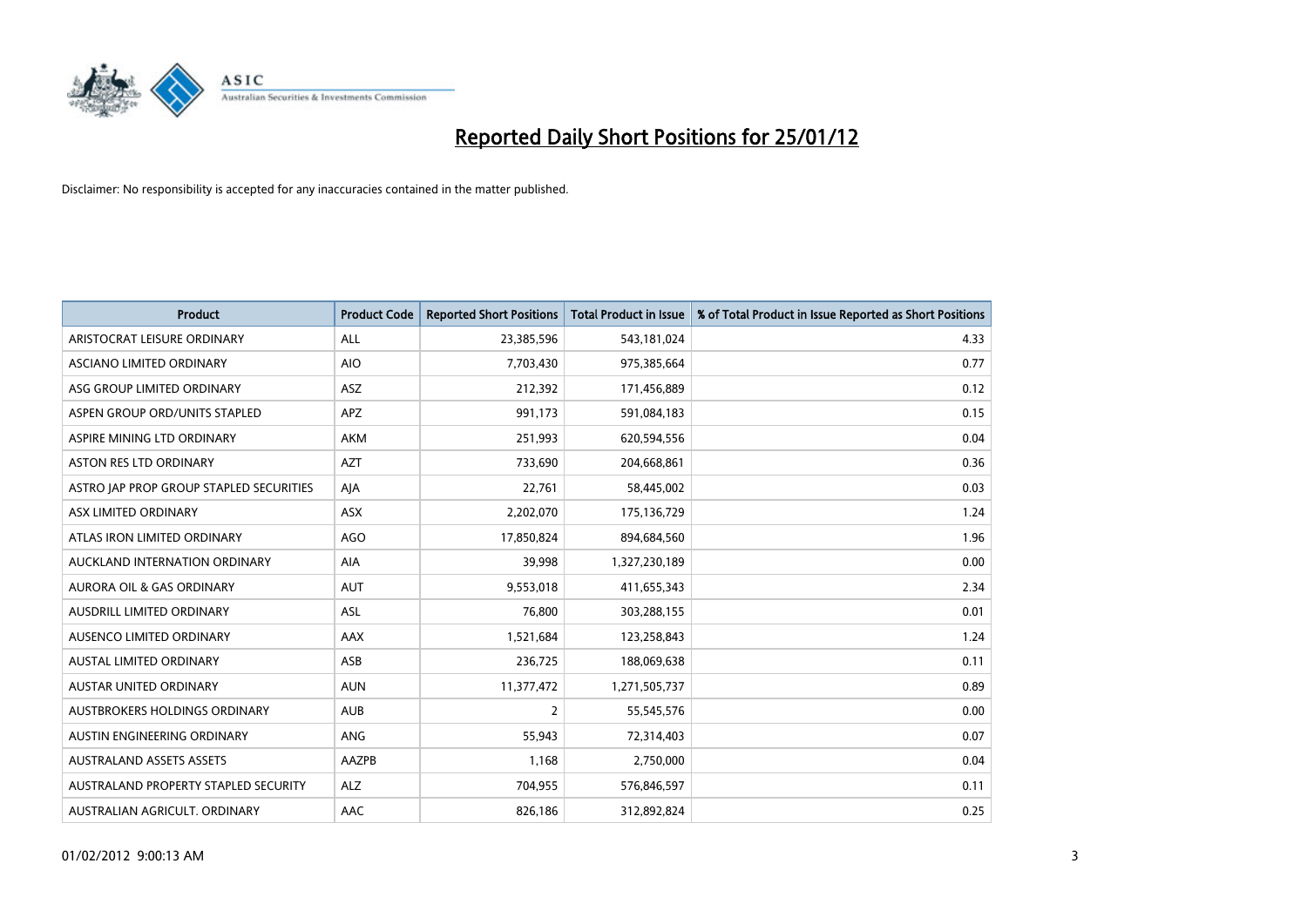

| <b>Product</b>                       | <b>Product Code</b> | <b>Reported Short Positions</b> | <b>Total Product in Issue</b> | % of Total Product in Issue Reported as Short Positions |
|--------------------------------------|---------------------|---------------------------------|-------------------------------|---------------------------------------------------------|
| <b>AUSTRALIAN EDUCATION UNITS</b>    | <b>AEU</b>          | 625,000                         | 175,465,397                   | 0.36                                                    |
| AUSTRALIAN INFRASTR, UNITS/ORDINARY  | <b>AIX</b>          | 11,974,311                      | 620,733,944                   | 1.93                                                    |
| AUSTRALIAN MINES LTD ORDINARY        | <b>AUZ</b>          | 1,400,000                       | 636,910,317                   | 0.22                                                    |
| AUSTRALIAN PHARM. ORDINARY           | API                 | 304,009                         | 488,115,883                   | 0.06                                                    |
| AUTOMOTIVE HOLDINGS ORDINARY         | <b>AHE</b>          | 5,142                           | 260,579,682                   | 0.00                                                    |
| AVANCO RESOURCES LTD ORDINARY        | <b>AVB</b>          | 240,000                         | 810,805,849                   | 0.03                                                    |
| AVEXA LIMITED ORDINARY               | <b>AVX</b>          | 243,657                         | 847,688,779                   | 0.03                                                    |
| AWE LIMITED ORDINARY                 | <b>AWE</b>          | 1,686,333                       | 521,871,941                   | 0.33                                                    |
| AZUMAH RESOURCES ORDINARY            | <b>AZM</b>          | 287,127                         | 282,020,356                   | 0.11                                                    |
| <b>BANDANNA ENERGY ORDINARY</b>      | <b>BND</b>          | 2,861,186                       | 528,481,199                   | 0.54                                                    |
| BANK OF QUEENSLAND. ORDINARY         | <b>BOQ</b>          | 11,625,537                      | 229,598,329                   | 5.04                                                    |
| <b>BASE RES LIMITED ORDINARY</b>     | <b>BSE</b>          | 1,255,874                       | 460,440,029                   | 0.28                                                    |
| <b>BATHURST RESOURCES ORDINARY</b>   | <b>BTU</b>          | 20,104,968                      | 689,747,997                   | 2.94                                                    |
| <b>BAUXITE RESOURCE LTD ORDINARY</b> | <b>BAU</b>          | 12,000                          | 235,379,896                   | 0.01                                                    |
| <b>BC IRON LIMITED ORDINARY</b>      | <b>BCI</b>          | 293,448                         | 95,311,000                    | 0.30                                                    |
| BEACH ENERGY LIMITED ORDINARY        | <b>BPT</b>          | 20,446,882                      | 1,112,199,119                 | 1.85                                                    |
| BEADELL RESOURCE LTD ORDINARY        | <b>BDR</b>          | 4,473,192                       | 657,906,946                   | 0.67                                                    |
| BENDIGO AND ADELAIDE ORDINARY        | <b>BEN</b>          | 5,167,946                       | 383,745,148                   | 1.33                                                    |
| BERKELEY RESOURCES ORDINARY          | <b>BKY</b>          | 349,590                         | 174,298,273                   | 0.20                                                    |
| BETASHARES ASX RES ETF UNITS         | <b>ORE</b>          | 88,570                          | 4,219,665                     | 2.10                                                    |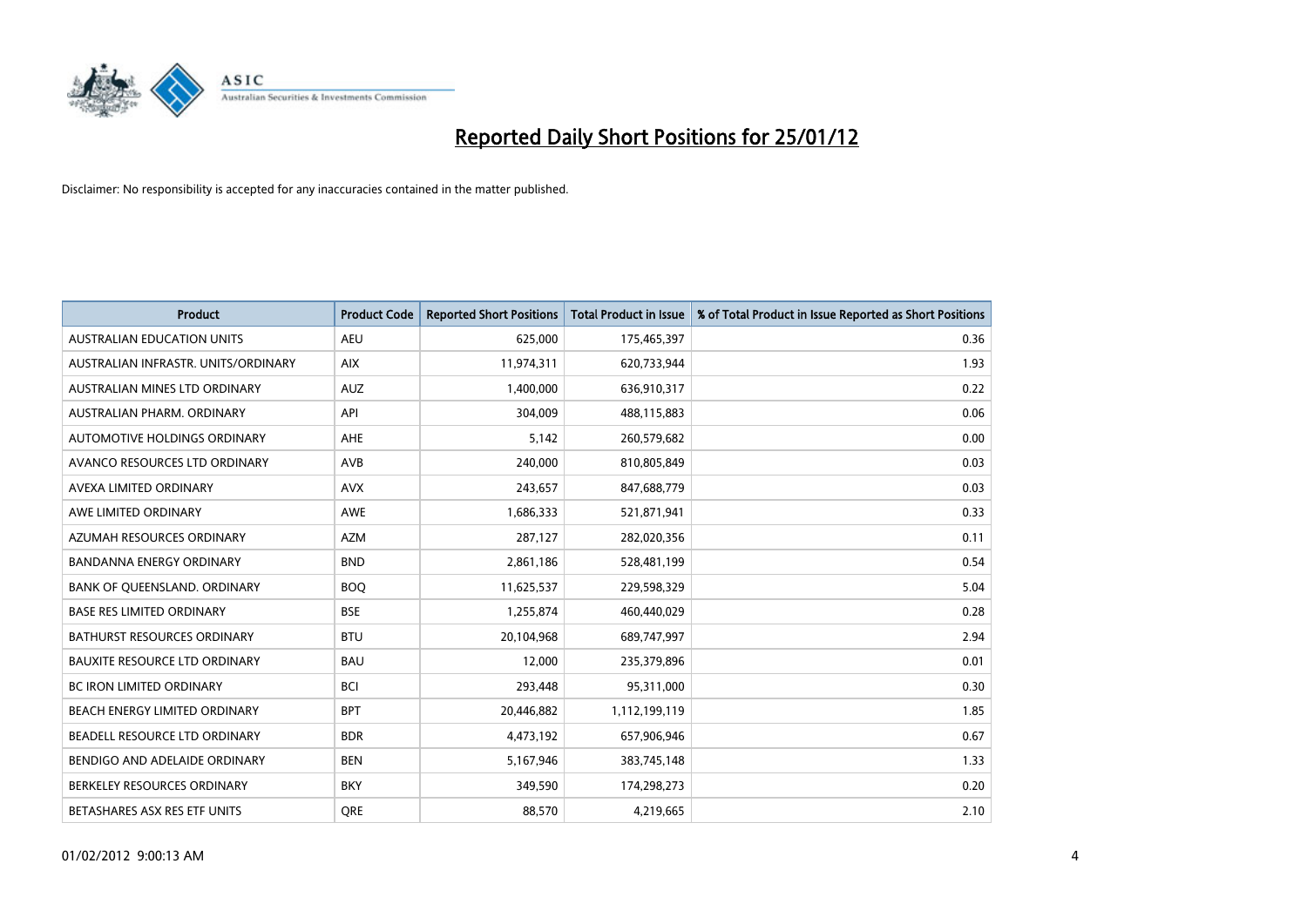

| <b>Product</b>                       | <b>Product Code</b> | <b>Reported Short Positions</b> | <b>Total Product in Issue</b> | % of Total Product in Issue Reported as Short Positions |
|--------------------------------------|---------------------|---------------------------------|-------------------------------|---------------------------------------------------------|
| <b>BHP BILLITON LIMITED ORDINARY</b> | <b>BHP</b>          | 28,096,940                      | 3,211,691,105                 | 0.86                                                    |
| <b>BILLABONG ORDINARY</b>            | <b>BBG</b>          | 27,130,044                      | 255,102,103                   | 10.63                                                   |
| <b>BIOTA HOLDINGS ORDINARY</b>       | <b>BTA</b>          | 1,435,948                       | 181,703,711                   | 0.79                                                    |
| <b>BISALLOY STEEL ORDINARY</b>       | <b>BIS</b>          | 84,480                          | 43,291,509                    | 0.20                                                    |
| BKI INVESTMENT LTD ORDINARY          | BKI                 | 508                             | 425,549,573                   | 0.00                                                    |
| <b>BLACKTHORN RESOURCES ORDINARY</b> | <b>BTR</b>          | 35,848                          | 122,918,000                   | 0.03                                                    |
| <b>BLUESCOPE STEEL LTD ORDINARY</b>  | <b>BSL</b>          | 27,341,897                      | 3,349,185,247                 | 0.80                                                    |
| <b>BOART LONGYEAR ORDINARY</b>       | <b>BLY</b>          | 5,706,725                       | 461,163,412                   | 1.25                                                    |
| <b>BOOM LOGISTICS ORDINARY</b>       | <b>BOL</b>          | 337,999                         | 468,663,585                   | 0.07                                                    |
| BORAL LIMITED, ORDINARY              | <b>BLD</b>          | 27,943,901                      | 744,729,957                   | 3.75                                                    |
| BOTSWANA METALS LTD ORDINARY         | <b>BML</b>          | 7,000                           | 143,717,013                   | 0.00                                                    |
| <b>BRADKEN LIMITED ORDINARY</b>      | <b>BKN</b>          | 2,220,303                       | 166,624,800                   | 1.32                                                    |
| <b>BRAMBLES LIMITED ORDINARY</b>     | <b>BXB</b>          | 12,229,814                      | 1,480,388,109                 | 0.80                                                    |
| <b>BREVILLE GROUP LTD ORDINARY</b>   | <b>BRG</b>          | 2,739                           | 130,095,322                   | 0.00                                                    |
| <b>BRICKWORKS LIMITED ORDINARY</b>   | <b>BKW</b>          | 38,810                          | 147,567,333                   | 0.02                                                    |
| <b>BROCKMAN RESOURCES ORDINARY</b>   | <b>BRM</b>          | 70,879                          | 144,803,151                   | 0.04                                                    |
| BT INVESTMENT MNGMNT ORDINARY        | <b>BTT</b>          | 1,130,155                       | 267,906,977                   | 0.42                                                    |
| <b>BUCCANEER ENERGY LTD ORDINARY</b> | <b>BCC</b>          | 4,181                           | 884,888,143                   | 0.00                                                    |
| <b>BURU ENERGY ORDINARY</b>          | <b>BRU</b>          | 5,591,235                       | 234,204,477                   | 2.39                                                    |
| <b>BWP TRUST ORDINARY UNITS</b>      | <b>BWP</b>          | 395.867                         | 520,012,793                   | 0.07                                                    |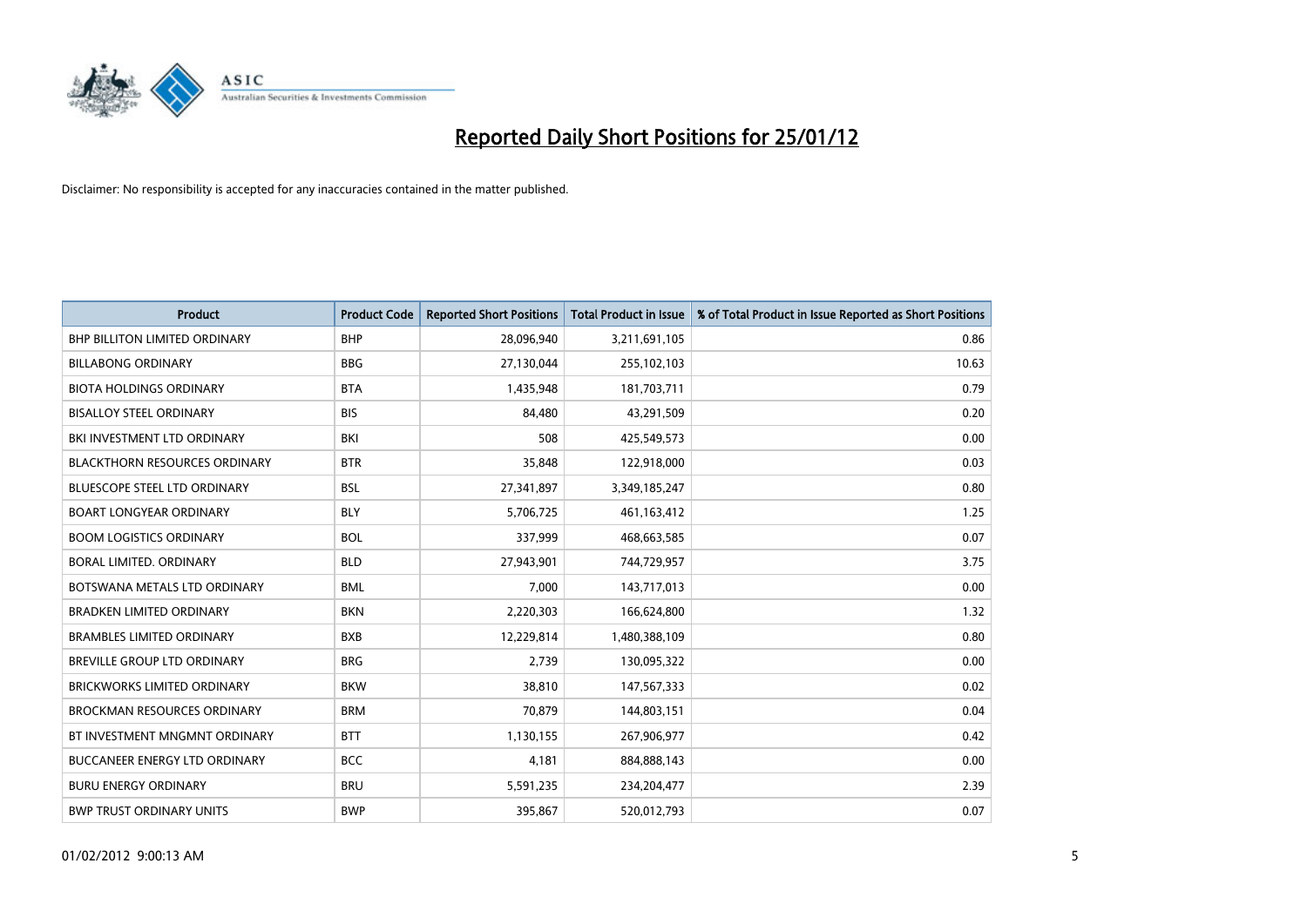

| <b>Product</b>                             | <b>Product Code</b> | <b>Reported Short Positions</b> | <b>Total Product in Issue</b> | % of Total Product in Issue Reported as Short Positions |
|--------------------------------------------|---------------------|---------------------------------|-------------------------------|---------------------------------------------------------|
| CABCHARGE AUSTRALIA ORDINARY               | CAB                 | 572,419                         | 120,437,014                   | 0.47                                                    |
| CALTEX AUSTRALIA ORDINARY                  | <b>CTX</b>          | 6,900,473                       | 270,000,000                   | 2.54                                                    |
| <b>CAMPBELL BROTHERS ORDINARY</b>          | <b>CPB</b>          | 922,061                         | 67,503,411                    | 1.36                                                    |
| CAPE LAMBERT RES LTD ORDINARY              | <b>CFE</b>          | 620,474                         | 688,408,792                   | 0.08                                                    |
| CAR PARK TECH LTD ORDINARY                 | <b>CPZ</b>          | 90,000                          | 133,358,602                   | 0.07                                                    |
| CARABELLA RES LTD ORDINARY                 | <b>CLR</b>          | 5,000                           | 133,642,797                   | 0.00                                                    |
| <b>CARBON ENERGY ORDINARY</b>              | <b>CNX</b>          | 273,860                         | 768,126,960                   | 0.03                                                    |
| CARDNO LIMITED ORDINARY                    | CDD                 | 6,748                           | 112,885,599                   | 0.00                                                    |
| CARNARVON PETROLEUM ORDINARY               | <b>CVN</b>          | 1,033,948                       | 694,594,634                   | 0.14                                                    |
| <b>CARNEGIE WAVE ENERGY ORDINARY</b>       | <b>CWE</b>          | 83,000                          | 1,021,487,627                 | 0.01                                                    |
| CARPATHIAN RESOURCES ORDINARY              | <b>CPN</b>          | 75,000                          | 304,535,101                   | 0.02                                                    |
| CARPENTARIA EXP. LTD ORDINARY              | CAP                 | 9,777                           | 98,991,301                    | 0.01                                                    |
| CARSALES.COM LTD ORDINARY                  | <b>CRZ</b>          | 13,534,574                      | 233,264,223                   | 5.81                                                    |
| <b>CASH CONVERTERS ORDINARY</b>            | CCV                 | 92,958                          | 379,761,025                   | 0.02                                                    |
| <b>CASPIAN OIL &amp; GAS ORDINARY</b>      | <b>CIG</b>          | 50,000                          | 1,331,500,513                 | 0.00                                                    |
| CEDAR WOODS PROP. ORDINARY                 | <b>CWP</b>          | 99,307                          | 62,858,325                    | 0.16                                                    |
| <b>CELLNET GROUP ORDINARY</b>              | <b>CLT</b>          | 1,342                           | 60,978,107                    | 0.00                                                    |
| CENTRAL PETROLEUM ORDINARY                 | <b>CTP</b>          | 132,315                         | 1,073,304,842                 | 0.01                                                    |
| <b>CENTRO PROPERTIES UNITS/ORD STAPLED</b> | <b>CNP</b>          | 2,537                           | 972,414,514                   | 0.00                                                    |
| CENTRO RETAIL AUST ORD/UNIT STAPLED SEC    | <b>CRF</b>          | 173,571                         | 1,340,723,189                 | 0.01                                                    |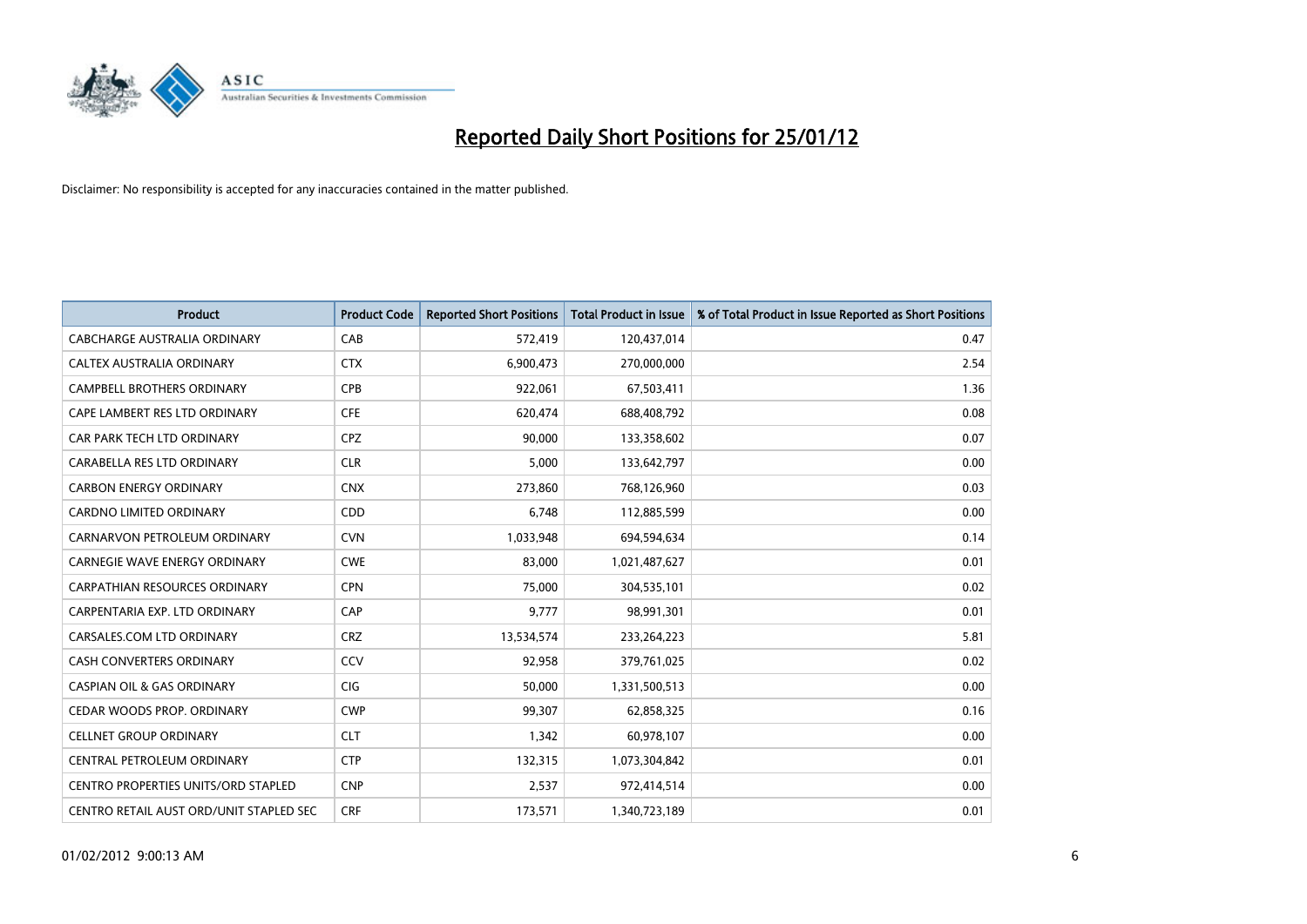

| <b>Product</b>                           | <b>Product Code</b> | <b>Reported Short Positions</b> | <b>Total Product in Issue</b> | % of Total Product in Issue Reported as Short Positions |
|------------------------------------------|---------------------|---------------------------------|-------------------------------|---------------------------------------------------------|
| CENTRO RETAIL GROUP STAPLED SECURITIES   | <b>CER</b>          | 452,940                         | 2,286,399,424                 | 0.02                                                    |
| CERAMIC FUEL CELLS ORDINARY              | <b>CFU</b>          | 227,430                         | 1,366,298,863                 | 0.02                                                    |
| <b>CERRO RESOURCES NL ORDINARY</b>       | <b>CIO</b>          | 7,969                           | 748,768,606                   | 0.00                                                    |
| CFS RETAIL PROPERTY UNITS                | <b>CFX</b>          | 78,563,374                      | 2,839,591,911                 | 2.77                                                    |
| <b>CGA MINING LIMITED ORDINARY</b>       | <b>CGX</b>          | 8,595                           | 333,475,726                   | 0.00                                                    |
| <b>CHALICE GOLD MINES ORDINARY</b>       | <b>CHN</b>          | 200                             | 250,030,886                   | 0.00                                                    |
| <b>CHALLENGER DIV.PRO. STAPLED UNITS</b> | <b>CDI</b>          | 98,017                          | 883,903,667                   | 0.00                                                    |
| CHALLENGER INFRAST. STAPLED UNITS        | <b>CIF</b>          | 7,768                           | 316,223,785                   | 0.00                                                    |
| CHALLENGER LIMITED ORDINARY              | <b>CGF</b>          | 8,745,730                       | 552,169,544                   | 1.57                                                    |
| CHANDLER MACLEOD LTD ORDINARY            | <b>CMG</b>          | 11,970                          | 466,466,720                   | 0.00                                                    |
| CHARTER HALL GROUP STAPLED US PROHIBIT.  | <b>CHC</b>          | 130,616                         | 308,092,325                   | 0.03                                                    |
| <b>CHARTER HALL OFFICE UNIT</b>          | CQ <sub>O</sub>     | 6,231,836                       | 493,319,730                   | 1.25                                                    |
| <b>CHARTER HALL RETAIL UNITS</b>         | <b>COR</b>          | 893,365                         | 299,628,571                   | 0.30                                                    |
| <b>CHORUS LIMITED ORDINARY</b>           | <b>CNU</b>          | 1,190,737                       | 385,082,123                   | 0.30                                                    |
| CITIGOLD CORP LTD ORDINARY               | <b>CTO</b>          | 1,682,665                       | 1,105,078,301                 | 0.15                                                    |
| CLINUVEL PHARMACEUT, ORDINARY            | CUV                 | 4,127                           | 30,856,956                    | 0.01                                                    |
| <b>CLOUGH LIMITED ORDINARY</b>           | <b>CLO</b>          | 121,544                         | 769,416,269                   | 0.02                                                    |
| COAL OF AFRICA LTD ORDINARY              | <b>CZA</b>          | 603,361                         | 662,284,573                   | 0.09                                                    |
| <b>COALSPUR MINES LTD ORDINARY</b>       | <b>CPL</b>          | 1,421,845                       | 579,768,744                   | 0.24                                                    |
| COCA-COLA AMATIL ORDINARY                | <b>CCL</b>          | 11,489,206                      | 759,567,552                   | 1.51                                                    |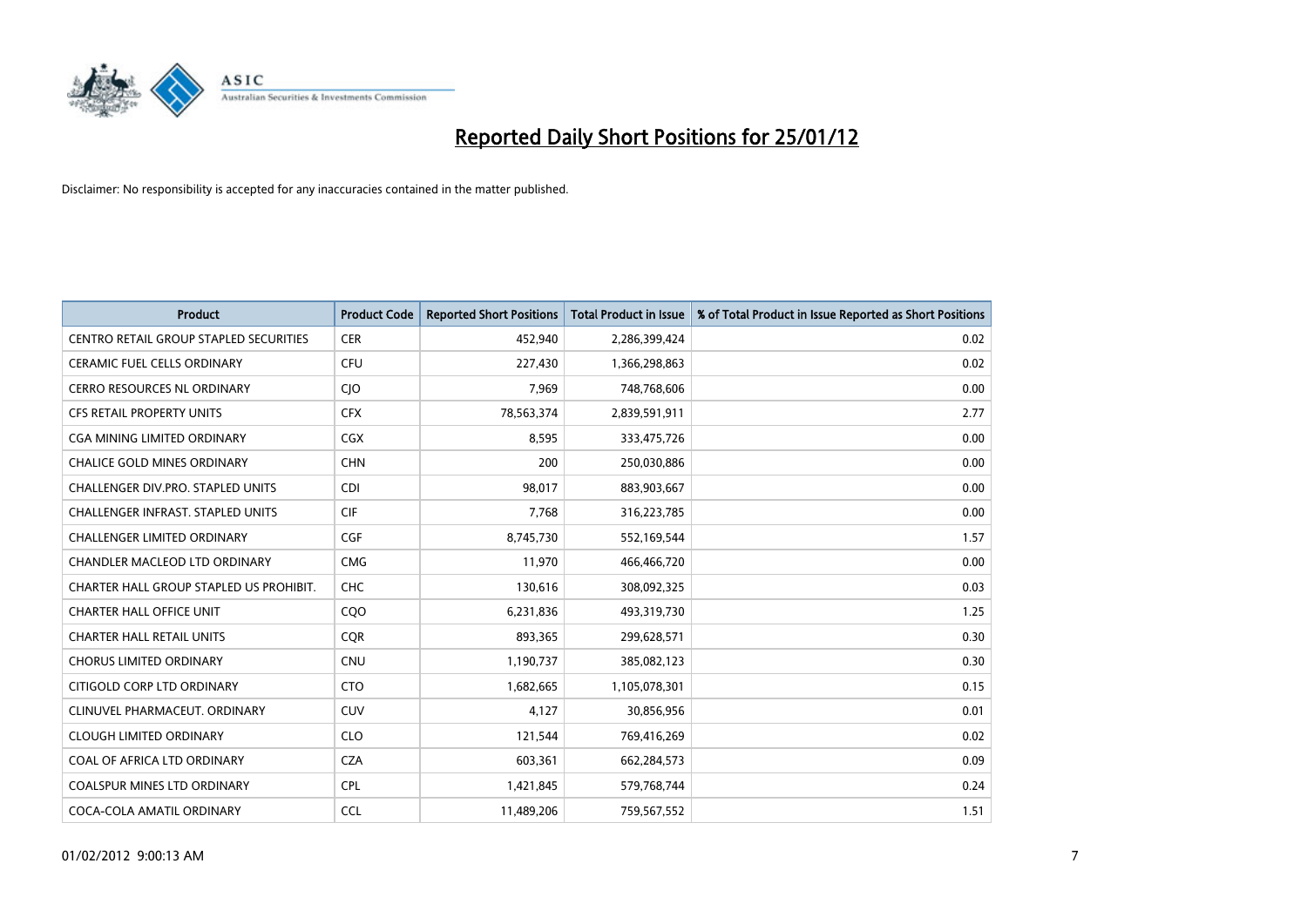

| <b>Product</b>                          | <b>Product Code</b> | <b>Reported Short Positions</b> | <b>Total Product in Issue</b> | % of Total Product in Issue Reported as Short Positions |
|-----------------------------------------|---------------------|---------------------------------|-------------------------------|---------------------------------------------------------|
| <b>COCHLEAR LIMITED ORDINARY</b>        | <b>COH</b>          | 4,897,020                       | 56,902,433                    | 8.53                                                    |
| COCKATOO COAL ORDINARY                  | <b>COK</b>          | 8,147,257                       | 1,016,196,908                 | 0.78                                                    |
| <b>COKAL LTD ORDINARY</b>               | <b>CKA</b>          | 1,285,687                       | 384,227,102                   | 0.33                                                    |
| COLLINS FOODS LTD ORDINARY              | <b>CKF</b>          | 34,926                          | 93,000,003                    | 0.04                                                    |
| COMMONWEALTH BANK, ORDINARY             | <b>CBA</b>          | 34,066,557                      | 1,581,280,593                 | 2.13                                                    |
| COMMONWEALTH PROP ORDINARY UNITS        | <b>CPA</b>          | 23,648,685                      | 2,458,123,552                 | 0.97                                                    |
| <b>COMPASS RESOURCES ORDINARY</b>       | <b>CMR</b>          | 115,000                         | 1,403,744,100                 | 0.00                                                    |
| <b>COMPUTERSHARE LTD ORDINARY</b>       | <b>CPU</b>          | 7,551,506                       | 555,664,059                   | 1.32                                                    |
| CONSOLIDATED MEDIA. ORDINARY            | <b>CMI</b>          | 1,422,045                       | 561,834,996                   | 0.24                                                    |
| <b>CONTANGO MICROCAP ORDINARY</b>       | <b>CTN</b>          | 7,500                           | 147,467,406                   | 0.01                                                    |
| CONTINENTAL COAL LTD ORDINARY           | <b>CCC</b>          | 49,035                          | 399,224,054                   | 0.01                                                    |
| <b>COOPER ENERGY LTD ORDINARY</b>       | <b>COE</b>          | 958,839                         | 292,791,528                   | 0.33                                                    |
| <b>COPPER STRIKE LTD ORDINARY</b>       | <b>CSE</b>          | 714                             | 129,455,571                   | 0.00                                                    |
| <b>CORDLIFE LIMITED ORDINARY</b>        | CBB                 |                                 | 150,887,354                   | 0.00                                                    |
| <b>CREDIT CORP GROUP ORDINARY</b>       | CCP                 | 6,093                           | 45,571,114                    | 0.01                                                    |
| <b>CROMWELL PROP STAPLED SECURITIES</b> | <b>CMW</b>          | 87,748                          | 1,112,401,436                 | 0.01                                                    |
| <b>CROWN LIMITED ORDINARY</b>           | <b>CWN</b>          | 3,298,783                       | 728,394,185                   | 0.45                                                    |
| <b>CSG LIMITED ORDINARY</b>             | CSV                 | 618,358                         | 282,567,499                   | 0.22                                                    |
| <b>CSL LIMITED ORDINARY</b>             | <b>CSL</b>          | 6,135,584                       | 519,362,361                   | 1.17                                                    |
| <b>CSR LIMITED ORDINARY</b>             | <b>CSR</b>          | 19,220,545                      | 506,000,315                   | 3.80                                                    |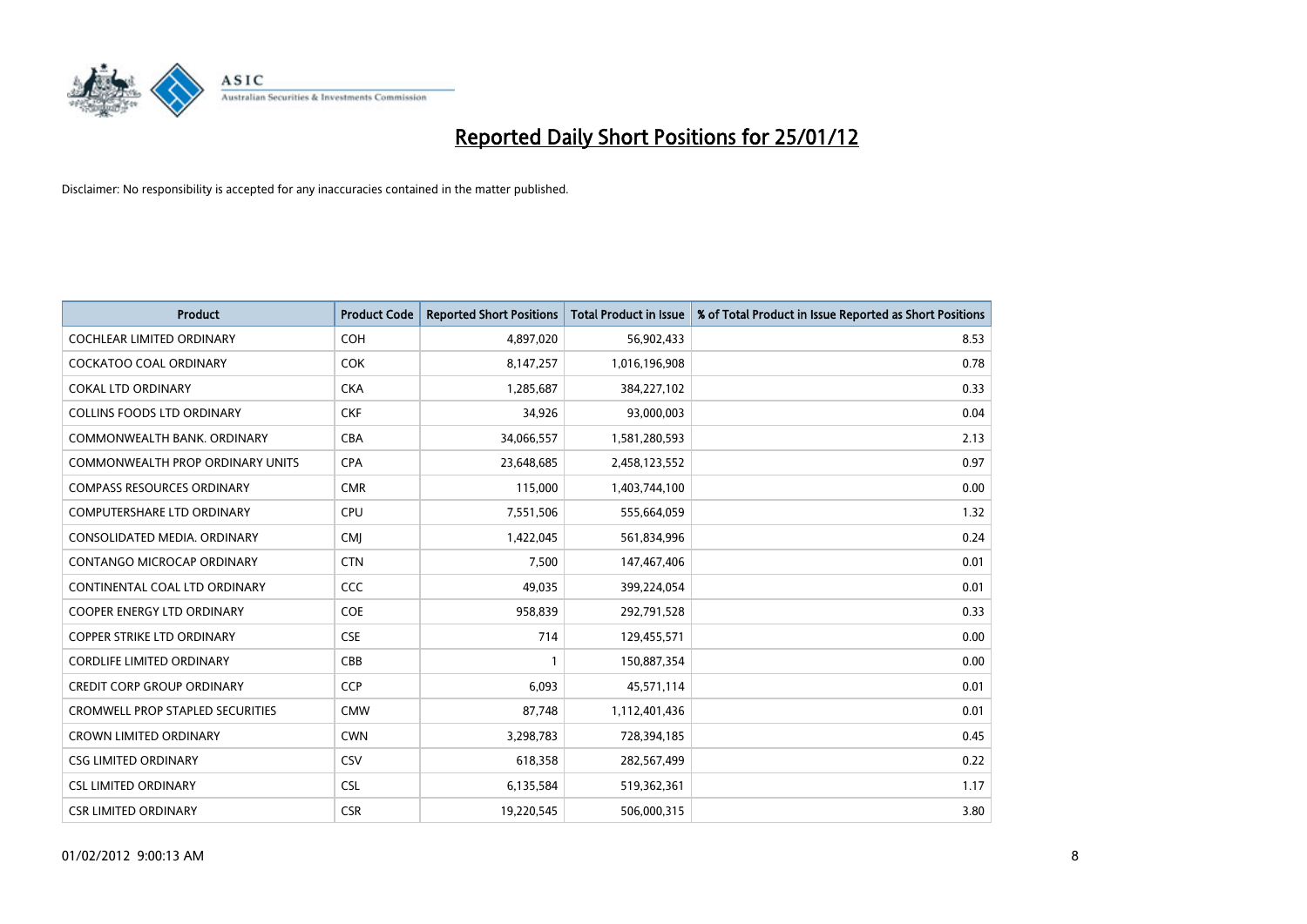

| <b>Product</b>                     | <b>Product Code</b> | <b>Reported Short Positions</b> | <b>Total Product in Issue</b> | % of Total Product in Issue Reported as Short Positions |
|------------------------------------|---------------------|---------------------------------|-------------------------------|---------------------------------------------------------|
| <b>CUDECO LIMITED ORDINARY</b>     | CDU                 | 2,662,450                       | 160,018,572                   | 1.65                                                    |
| <b>CUSTOMERS LIMITED ORDINARY</b>  | CUS                 | 16,429                          | 134,869,357                   | 0.01                                                    |
| DART ENERGY LTD ORDINARY           | <b>DTE</b>          | 6,282,837                       | 734,931,470                   | 0.86                                                    |
| DAVID JONES LIMITED ORDINARY       | <b>DJS</b>          | 52,964,087                      | 524,940,325                   | 10.07                                                   |
| DECMIL GROUP LIMITED ORDINARY      | <b>DCG</b>          | 133,030                         | 165,692,757                   | 0.07                                                    |
| DEEP YELLOW LIMITED ORDINARY       | <b>DYL</b>          | 15,876                          | 1,128,736,403                 | 0.00                                                    |
| DEVINE LIMITED ORDINARY            | <b>DVN</b>          | 1,011                           | 158,730,556                   | 0.00                                                    |
| DEXUS PROPERTY GROUP STAPLED UNITS | <b>DXS</b>          | 23,122,137                      | 4,839,024,176                 | 0.46                                                    |
| DISCOVERY METALS LTD ORDINARY      | <b>DML</b>          | 10,160,284                      | 442,128,231                   | 2.31                                                    |
| DOMINO PIZZA ENTERPR ORDINARY      | <b>DMP</b>          | 39,137                          | 69,174,674                    | 0.05                                                    |
| DOWNER EDI LIMITED ORDINARY        | <b>DOW</b>          | 5,485,664                       | 429,100,296                   | 1.27                                                    |
| DRILLSEARCH ENERGY ORDINARY        | <b>DLS</b>          | 50,560                          | 305,176,742                   | 0.02                                                    |
| DUET GROUP STAPLED US PROHIBIT.    | <b>DUE</b>          | 13,352,830                      | 1,091,628,341                 | 1.22                                                    |
| DULUXGROUP LIMITED ORDINARY        | <b>DLX</b>          | 10,584,489                      | 367,456,259                   | 2.87                                                    |
| <b>DWS LTD ORDINARY</b>            | <b>DWS</b>          | 500                             | 132,362,763                   | 0.00                                                    |
| ECHO ENTERTAINMENT ORDINARY        | <b>EGP</b>          | 4,754,162                       | 688,019,737                   | 0.69                                                    |
| ELDERS LIMITED ORDINARY            | <b>ELD</b>          | 15,283,155                      | 448,598,480                   | 3.40                                                    |
| ELDORADO GOLD CORP CDI 1:1         | EAU                 | 37,067                          | 9,209,510                     | 0.39                                                    |
| ELEMENTAL MINERALS ORDINARY        | <b>ELM</b>          | 360,478                         | 229,037,236                   | 0.14                                                    |
| ELEMENTOS LIMITED ORDINARY         | <b>ELT</b>          | 16                              | 82,383,526                    | 0.00                                                    |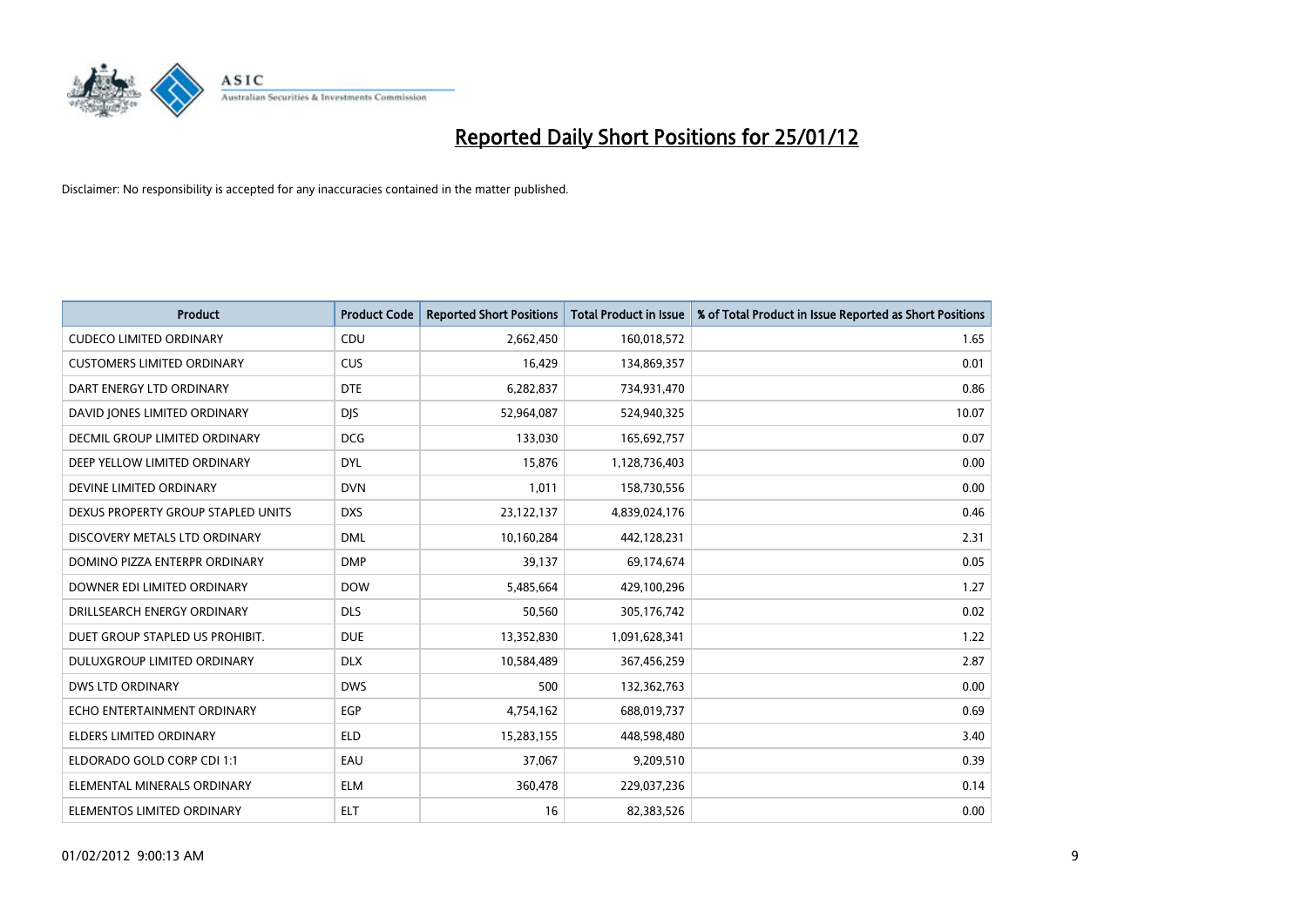

| <b>Product</b>                        | <b>Product Code</b> | <b>Reported Short Positions</b> | <b>Total Product in Issue</b> | % of Total Product in Issue Reported as Short Positions |
|---------------------------------------|---------------------|---------------------------------|-------------------------------|---------------------------------------------------------|
| ELIXIR PETROLEUM LTD ORDINARY         | <b>EXR</b>          | 324,400                         | 217,288,472                   | 0.15                                                    |
| <b>EMECO HOLDINGS ORDINARY</b>        | <b>EHL</b>          | 880,731                         | 631,237,586                   | 0.14                                                    |
| <b>ENDEAVOUR MIN CORP CDI 1:1</b>     | <b>EVR</b>          | 22,931                          | 123,748,715                   | 0.01                                                    |
| ENERGY RESOURCES ORDINARY 'A'         | ERA                 | 3,834,511                       | 517,725,062                   | 0.73                                                    |
| <b>ENERGY WORLD CORPOR, ORDINARY</b>  | <b>EWC</b>          | 21,048,262                      | 1,734,166,672                 | 1.22                                                    |
| <b>ENTEK ENERGY LTD ORDINARY</b>      | <b>ETE</b>          | 489,903                         | 510,657,387                   | 0.10                                                    |
| <b>ENTELLECT LIMITED ORDINARY</b>     | <b>ESN</b>          | 464.050                         | 985,337,932                   | 0.05                                                    |
| ENVESTRA LIMITED ORDINARY             | <b>ENV</b>          | 1,451,413                       | 1,547,890,032                 | 0.09                                                    |
| EVOLUTION MINING LTD ORDINARY         | <b>EVN</b>          | 977,115                         | 700,995,107                   | 0.13                                                    |
| <b>EXCO RESOURCES LTD ORDINARY</b>    | <b>EXS</b>          | 766                             | 356,044,187                   | 0.00                                                    |
| EXOMA ENERGY LIMITED ORDINARY         | <b>EXE</b>          | 281,678                         | 417,357,759                   | 0.07                                                    |
| <b>EXTRACT RESOURCES ORDINARY</b>     | <b>EXT</b>          | 914,915                         | 251,159,163                   | 0.35                                                    |
| FAIRFAX MEDIA LTD ORDINARY            | <b>FXI</b>          | 285,119,508                     | 2,351,955,725                 | 12.14                                                   |
| <b>FANTASTIC HOLDINGS ORDINARY</b>    | <b>FAN</b>          | 1,220                           | 102,739,538                   | 0.00                                                    |
| <b>FAR LTD ORDINARY</b>               | <b>FAR</b>          | 21,000,000                      | 2,150,080,157                 | 0.98                                                    |
| FISHER & PAYKEL APP. ORDINARY         | <b>FPA</b>          | 18,298                          | 724,235,162                   | 0.00                                                    |
| FKP PROPERTY GROUP STAPLED SECURITIES | <b>FKP</b>          | 26,617,206                      | 1,197,968,723                 | 2.21                                                    |
| FLEETWOOD CORP ORDINARY               | <b>FWD</b>          | 237,744                         | 58,850,214                    | 0.40                                                    |
| FLETCHER BUILDING ORDINARY            | <b>FBU</b>          | 10,469,555                      | 680,739,504                   | 1.56                                                    |
| <b>FLEXIGROUP LIMITED ORDINARY</b>    | <b>FXL</b>          | 59.830                          | 279,268,329                   | 0.02                                                    |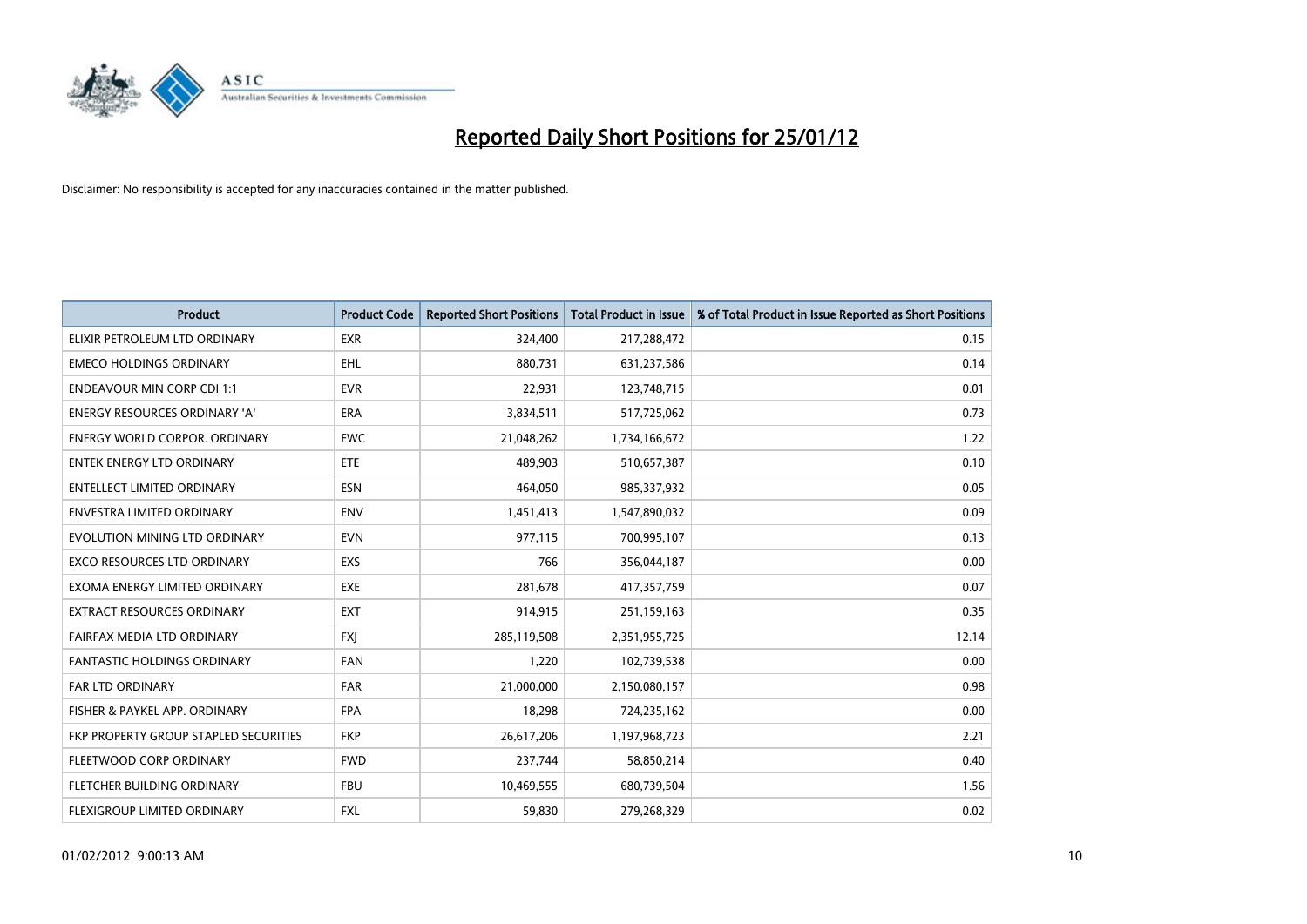

| <b>Product</b>                            | <b>Product Code</b> | <b>Reported Short Positions</b> | <b>Total Product in Issue</b> | % of Total Product in Issue Reported as Short Positions |
|-------------------------------------------|---------------------|---------------------------------|-------------------------------|---------------------------------------------------------|
| <b>FLIGHT CENTRE ORDINARY</b>             | <b>FLT</b>          | 9,603,393                       | 100,005,264                   | 9.58                                                    |
| FLINDERS MINES LTD ORDINARY               | <b>FMS</b>          | 30,329,938                      | 1,821,300,404                 | 1.67                                                    |
| <b>FOCUS MINERALS LTD ORDINARY</b>        | <b>FML</b>          | 545,260                         | 4,320,773,701                 | 0.00                                                    |
| <b>FORGE GROUP LIMITED ORDINARY</b>       | FGE                 | 103,444                         | 83,469,014                    | 0.12                                                    |
| FORTE ENERGY NL ORDINARY                  | <b>FTE</b>          | 2,667,039                       | 695,589,311                   | 0.38                                                    |
| FORTESCUE METALS GRP ORDINARY             | <b>FMG</b>          | 111,402,949                     | 3,113,798,659                 | 3.54                                                    |
| <b>FUNTASTIC LIMITED ORDINARY</b>         | <b>FUN</b>          | 322,528                         | 340,997,682                   | 0.09                                                    |
| <b>G.U.D. HOLDINGS ORDINARY</b>           | GUD                 | 460,458                         | 70,107,387                    | 0.63                                                    |
| <b>GALAXY RESOURCES ORDINARY</b>          | GXY                 | 2,780,192                       | 323,327,000                   | 0.84                                                    |
| <b>GEODYNAMICS LIMITED ORDINARY</b>       | GDY                 | 379,888                         | 363,690,627                   | 0.11                                                    |
| <b>GINDALBIE METALS LTD ORDINARY</b>      | <b>GBG</b>          | 28,442,251                      | 1,247,487,454                 | 2.28                                                    |
| <b>GLOBAL MINING ORDINARY</b>             | <b>GMI</b>          | 8,951                           | 182,363,570                   | 0.00                                                    |
| <b>GLOUCESTER COAL ORDINARY</b>           | GCL                 | 1,314,929                       | 202,905,967                   | 0.66                                                    |
| <b>GME RESOURCES LTD ORDINARY</b>         | <b>GME</b>          | 800                             | 322,635,902                   | 0.00                                                    |
| <b>GOLDEN WEST RESOURCE ORDINARY</b>      | <b>GWR</b>          | 1,617                           | 192,142,447                   | 0.00                                                    |
| <b>GOODMAN FIELDER, ORDINARY</b>          | GFF                 | 87,503,259                      | 1,955,559,207                 | 4.48                                                    |
| GOODMAN GROUP STAPLED US PROHIBIT.        | <b>GMG</b>          | 34,515,942                      | 7,699,816,741                 | 0.44                                                    |
| <b>GPT GROUP STAPLED SEC.</b>             | <b>GPT</b>          | 18,259,624                      | 1,812,767,108                 | 1.00                                                    |
| <b>GRAINCORP LIMITED A CLASS ORDINARY</b> | <b>GNC</b>          | 642,272                         | 198,318,900                   | 0.31                                                    |
| <b>GRANGE RESOURCES. ORDINARY</b>         | <b>GRR</b>          | 169,278                         | 1,154,359,727                 | 0.01                                                    |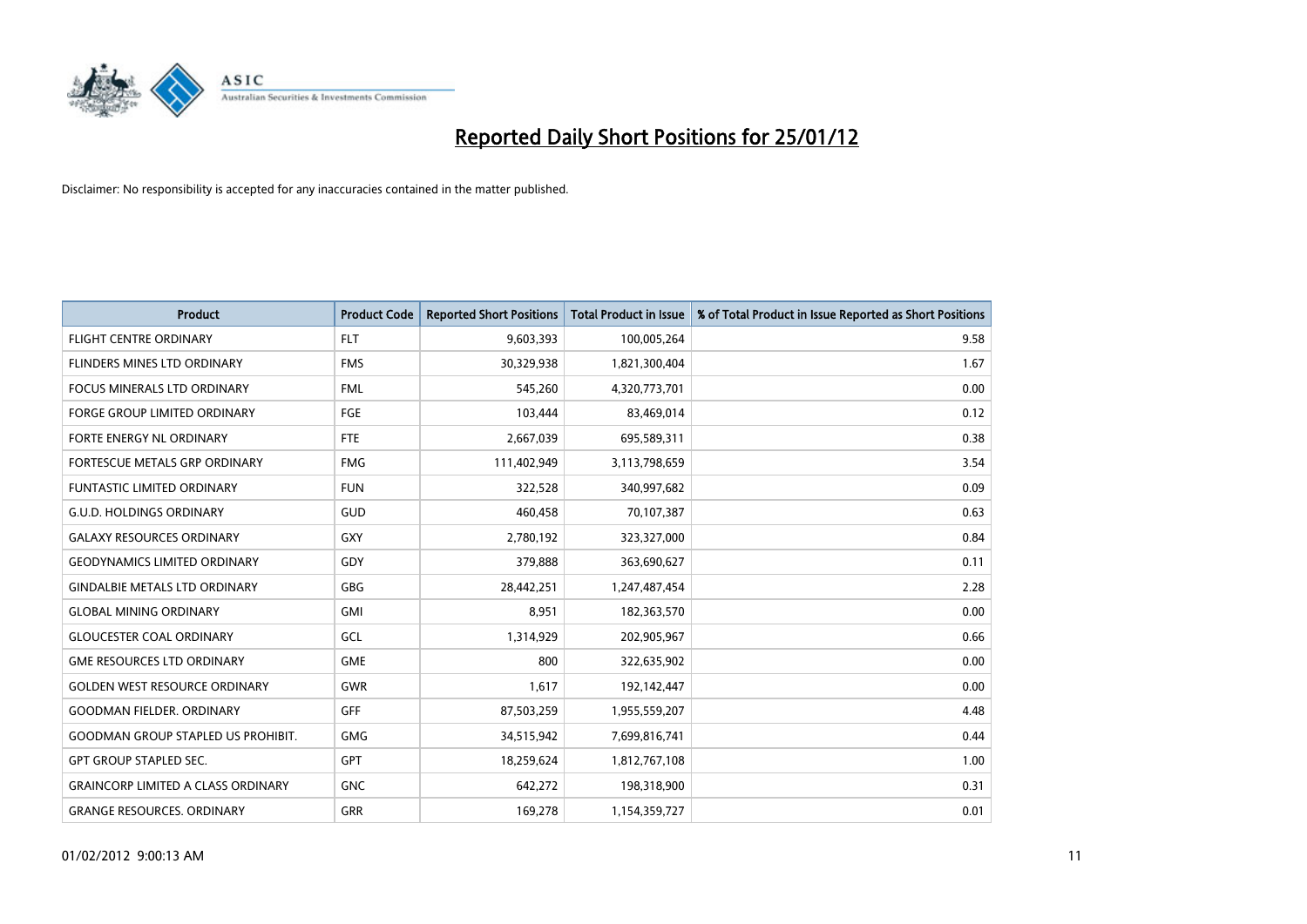

| <b>Product</b>                        | <b>Product Code</b> | <b>Reported Short Positions</b> | <b>Total Product in Issue</b> | % of Total Product in Issue Reported as Short Positions |
|---------------------------------------|---------------------|---------------------------------|-------------------------------|---------------------------------------------------------|
| <b>GREENCAP LIMITED ORDINARY</b>      | GCG                 |                                 | 262,515,385                   | 0.00                                                    |
| <b>GREENLAND MIN EN LTD ORDINARY</b>  | GGG                 | 3,282,193                       | 416,390,488                   | 0.77                                                    |
| <b>GRYPHON MINERALS LTD ORDINARY</b>  | GRY                 | 1,281,966                       | 348,164,983                   | 0.37                                                    |
| <b>GUILDFORD COAL LTD ORDINARY</b>    | <b>GUF</b>          | 1,340,899                       | 230,523,734                   | 0.59                                                    |
| <b>GUINNESS PEAT GROUP. CDI 1:1</b>   | <b>GPG</b>          | 100,054                         | 282,039,580                   | 0.04                                                    |
| <b>GUNNS LIMITED ORDINARY</b>         | <b>GNS</b>          | 42,500,074                      | 848,401,559                   | 4.99                                                    |
| <b>GWA GROUP LTD ORDINARY</b>         | <b>GWA</b>          | 11,669,326                      | 301,525,014                   | 3.86                                                    |
| HANSEN TECHNOLOGIES ORDINARY          | <b>HSN</b>          | 710                             | 157,375,848                   | 0.00                                                    |
| HARVEY NORMAN ORDINARY                | <b>HVN</b>          | 64,307,020                      | 1,062,316,784                 | 6.06                                                    |
| HASTIE GROUP LIMITED ORDINARY         | <b>HST</b>          | 232,234                         | 137,353,504                   | 0.16                                                    |
| HASTINGS DIVERSIFIED STAPLED SECURITY | <b>HDF</b>          | 1,909,995                       | 530,001,072                   | 0.36                                                    |
| <b>HAVILAH RESOURCES NL ORDINARY</b>  | <b>HAV</b>          | 62,877                          | 101,311,223                   | 0.06                                                    |
| HEARTWARE INT INC CDI 35:1            | <b>HIN</b>          | 272,008                         | 43,772,855                    | 0.62                                                    |
| <b>HENDERSON GROUP CDI 1:1</b>        | <b>HGG</b>          | 12,733,107                      | 666,703,844                   | 1.91                                                    |
| HFA HOLDINGS LIMITED ORDINARY         | <b>HFA</b>          | 16,273                          | 117,332,831                   | 0.01                                                    |
| HIGHLANDS PACIFIC ORDINARY            | <b>HIG</b>          | 2,459,484                       | 686,082,148                   | 0.36                                                    |
| HILLGROVE RES LTD ORDINARY            | <b>HGO</b>          | 7,530,980                       | 793,698,575                   | 0.95                                                    |
| HILLS HOLDINGS LTD ORDINARY           | <b>HIL</b>          | 3,692,716                       | 246,349,244                   | 1.49                                                    |
| HORIZON OIL LIMITED ORDINARY          | <b>HZN</b>          | 19,881,012                      | 1,130,811,515                 | 1.76                                                    |
| ICON ENERGY LIMITED ORDINARY          | <b>ICN</b>          | 4,130                           | 469,301,394                   | 0.00                                                    |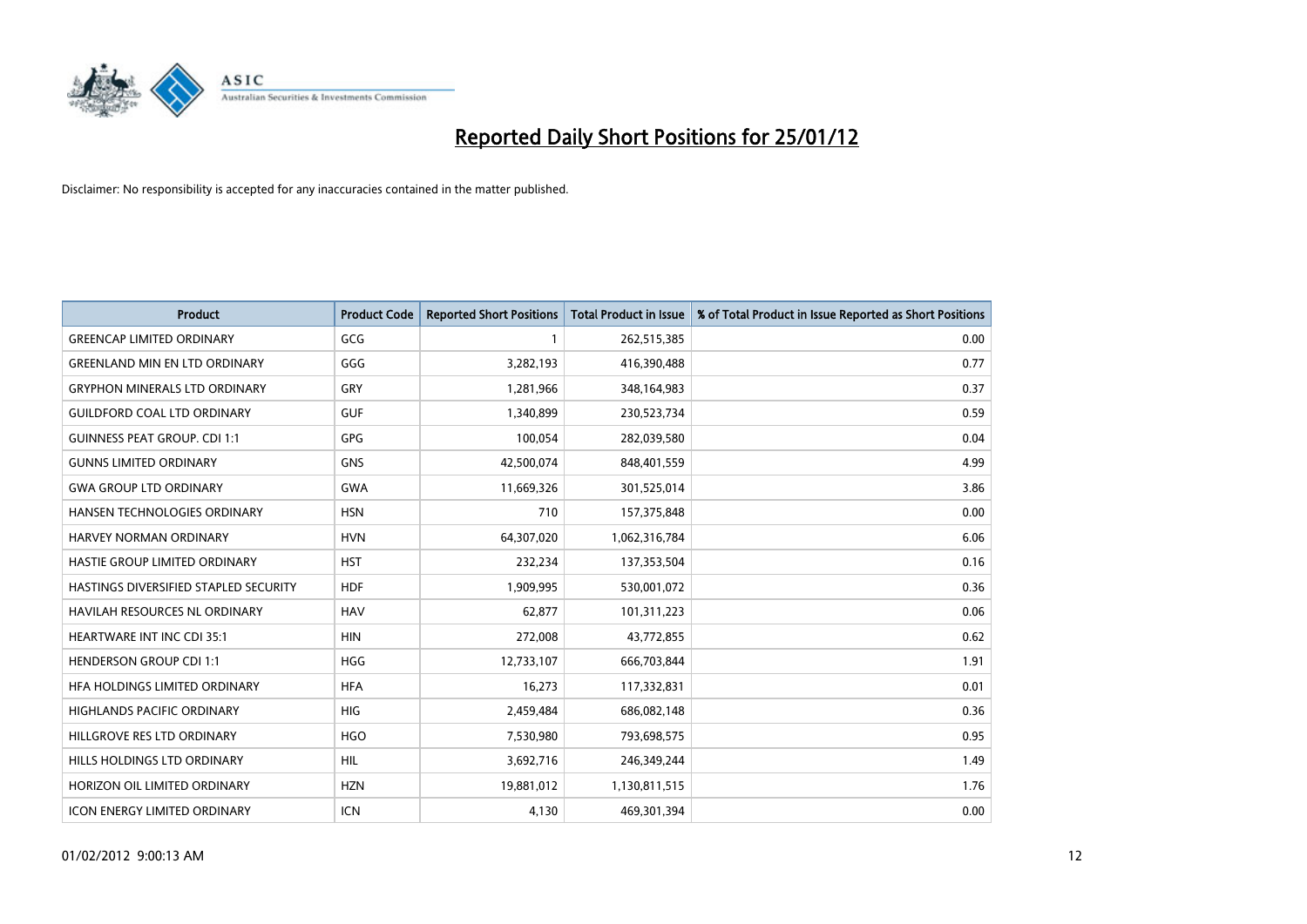

| <b>Product</b>                                | <b>Product Code</b> | <b>Reported Short Positions</b> | <b>Total Product in Issue</b> | % of Total Product in Issue Reported as Short Positions |
|-----------------------------------------------|---------------------|---------------------------------|-------------------------------|---------------------------------------------------------|
| <b>IINET LIMITED ORDINARY</b>                 | <b>IIN</b>          | 124,074                         | 148,896,183                   | 0.08                                                    |
| ILUKA RESOURCES ORDINARY                      | ILU                 | 18,612,929                      | 418,700,517                   | 4.44                                                    |
| <b>IMDEX LIMITED ORDINARY</b>                 | <b>IMD</b>          | 903,589                         | 205,055,435                   | 0.44                                                    |
| IMF (AUSTRALIA) LTD ORDINARY                  | <b>IMF</b>          | 329,821                         | 123,828,193                   | 0.26                                                    |
| <b>IMX RESOURCES LTD ORDINARY</b>             | <b>IXR</b>          | 20,000                          | 262,612,803                   | 0.01                                                    |
| <b>INCITEC PIVOT ORDINARY</b>                 | IPL                 | 4,353,763                       | 1,628,730,107                 | 0.27                                                    |
| <b>INDEPENDENCE GROUP ORDINARY</b>            | <b>IGO</b>          | 6,268,302                       | 232,525,035                   | 2.71                                                    |
| INDOPHIL RESOURCES ORDINARY                   | <b>IRN</b>          | 1,170,912                       | 1,062,104,527                 | 0.09                                                    |
| <b>INDUSTREA LIMITED ORDINARY</b>             | IDL                 | 954,038                         | 368,992,435                   | 0.26                                                    |
| <b>INFIGEN ENERGY STAPLED SECURITIES</b>      | <b>IFN</b>          | 5,131,507                       | 762,265,972                   | 0.69                                                    |
| ING RE COM GROUP STAPLED SECURITIES           | ILF.                | 3,583                           | 441,029,194                   | 0.00                                                    |
| <b>INSURANCE AUSTRALIA ORDINARY</b>           | IAG                 | 4,787,979                       | 2,079,034,021                 | 0.20                                                    |
| INTEGRA MINING LTD. ORDINARY                  | <b>IGR</b>          | 4,712,302                       | 846,293,881                   | 0.56                                                    |
| <b>INTREPID MINES ORDINARY</b>                | <b>IAU</b>          | 3,522,545                       | 523,827,541                   | 0.68                                                    |
| <b>INVESTA OFFICE FUND STAPLED SECURITIES</b> | <b>IOF</b>          | 7,676,521                       | 2,657,463,999                 | 0.27                                                    |
| <b>INVOCARE LIMITED ORDINARY</b>              | IVC                 | 1,900,979                       | 110,030,298                   | 1.72                                                    |
| ION LIMITED ORDINARY                          | <b>ION</b>          | 164,453                         | 256,365,105                   | 0.06                                                    |
| <b>IOOF HOLDINGS LTD ORDINARY</b>             | <b>IFL</b>          | 869,721                         | 229,794,395                   | 0.39                                                    |
| <b>IRESS MARKET TECH. ORDINARY</b>            | <b>IRE</b>          | 1,536,602                       | 127,036,010                   | 1.21                                                    |
| <b>IRON ORE HOLDINGS ORDINARY</b>             | <b>IOH</b>          | 14,525                          | 166,087,005                   | 0.01                                                    |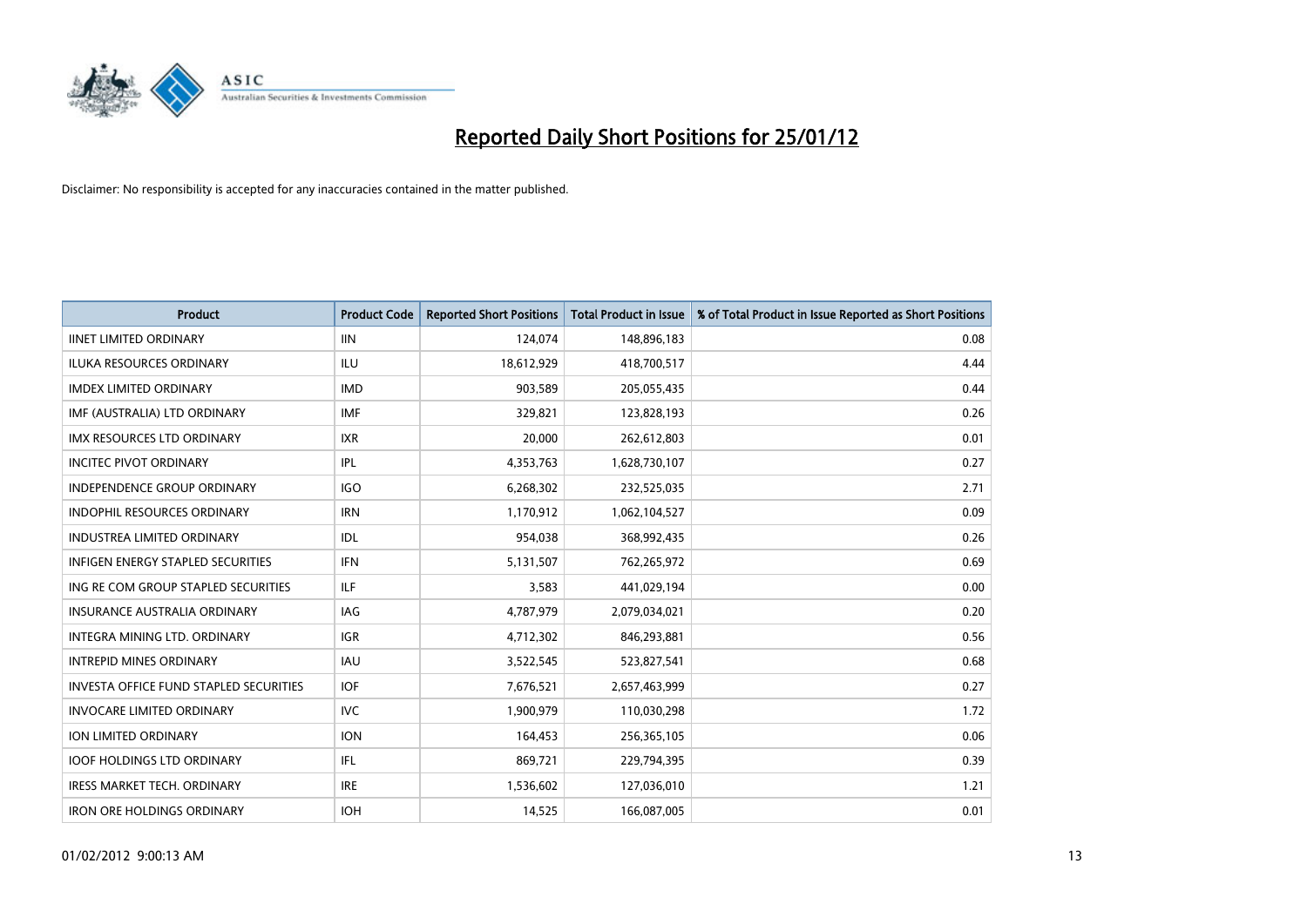

| <b>Product</b>                                  | <b>Product Code</b> | <b>Reported Short Positions</b> | <b>Total Product in Issue</b> | % of Total Product in Issue Reported as Short Positions |
|-------------------------------------------------|---------------------|---------------------------------|-------------------------------|---------------------------------------------------------|
| ISHARES MSCI AUS 200 ISHARES MSCI AUS 200       | IOZ                 | 74,090                          | 2,927,373                     | 2.53                                                    |
| ISHARES S&P HIGH DIV ISHARES S&P HIGH DIV       | <b>IHD</b>          | 69,754                          | 2,503,027                     | 2.79                                                    |
| ISHARES SMALL ORDS ISHARES SMALL ORDS           | <b>ISO</b>          | 925,156                         | 5,403,165                     | 17.12                                                   |
| <b>IVANHOE AUSTRALIA ORDINARY</b>               | <b>IVA</b>          | 2,187,820                       | 552,385,295                   | 0.40                                                    |
| <b>IAMES HARDIE INDUST CHESS DEPOSITARY INT</b> | <b>IHX</b>          | 17,374,519                      | 435,746,077                   | 4.01                                                    |
| <b>JAMESON RESOURCES ORDINARY</b>               | <b>JAL</b>          | 1,600,000                       | 142,001,227                   | 1.13                                                    |
| <b>JB HI-FI LIMITED ORDINARY</b>                | <b>IBH</b>          | 22,264,355                      | 98,833,643                    | 22.53                                                   |
| <b>KAGARA LTD ORDINARY</b>                      | <b>KZL</b>          | 13,470,233                      | 798,953,117                   | 1.68                                                    |
| KAROON GAS AUSTRALIA ORDINARY                   | <b>KAR</b>          | 2,843,366                       | 221,420,769                   | 1.28                                                    |
| KATHMANDU HOLD LTD ORDINARY                     | <b>KMD</b>          | 1,267,179                       | 200,000,000                   | 0.63                                                    |
| <b>KBL MINING LIMITED ORDINARY</b>              | <b>KBL</b>          | 1,820                           | 168,032,869                   | 0.00                                                    |
| <b>KEYBRIDGE CAPITAL ORDINARY</b>               | <b>KBC</b>          | 6.000                           | 172,070,564                   | 0.00                                                    |
| KINGSGATE CONSOLID. ORDINARY                    | <b>KCN</b>          | 3,733,395                       | 140,872,908                   | 2.65                                                    |
| KINGSROSE MINING LTD ORDINARY                   | <b>KRM</b>          | 255,685                         | 271,985,968                   | 0.08                                                    |
| LEIGHTON HOLDINGS ORDINARY                      | LEI                 | 6,299,859                       | 337,087,596                   | 1.86                                                    |
| LEND LEASE GROUP UNIT/ORD STAPLED               | LLC                 | 1,444,616                       | 571,804,090                   | 0.23                                                    |
| LINC ENERGY LTD ORDINARY                        | <b>LNC</b>          | 14,624,850                      | 504,487,631                   | 2.87                                                    |
| LIQUEFIED NATURAL ORDINARY                      | <b>LNG</b>          | 272,800                         | 267,699,015                   | 0.10                                                    |
| LYNAS CORPORATION ORDINARY                      | <b>LYC</b>          | 124,251,760                     | 1,713,846,913                 | 7.25                                                    |
| M2 TELECOMMUNICATION ORDINARY                   | <b>MTU</b>          | 319.076                         | 124,493,385                   | 0.25                                                    |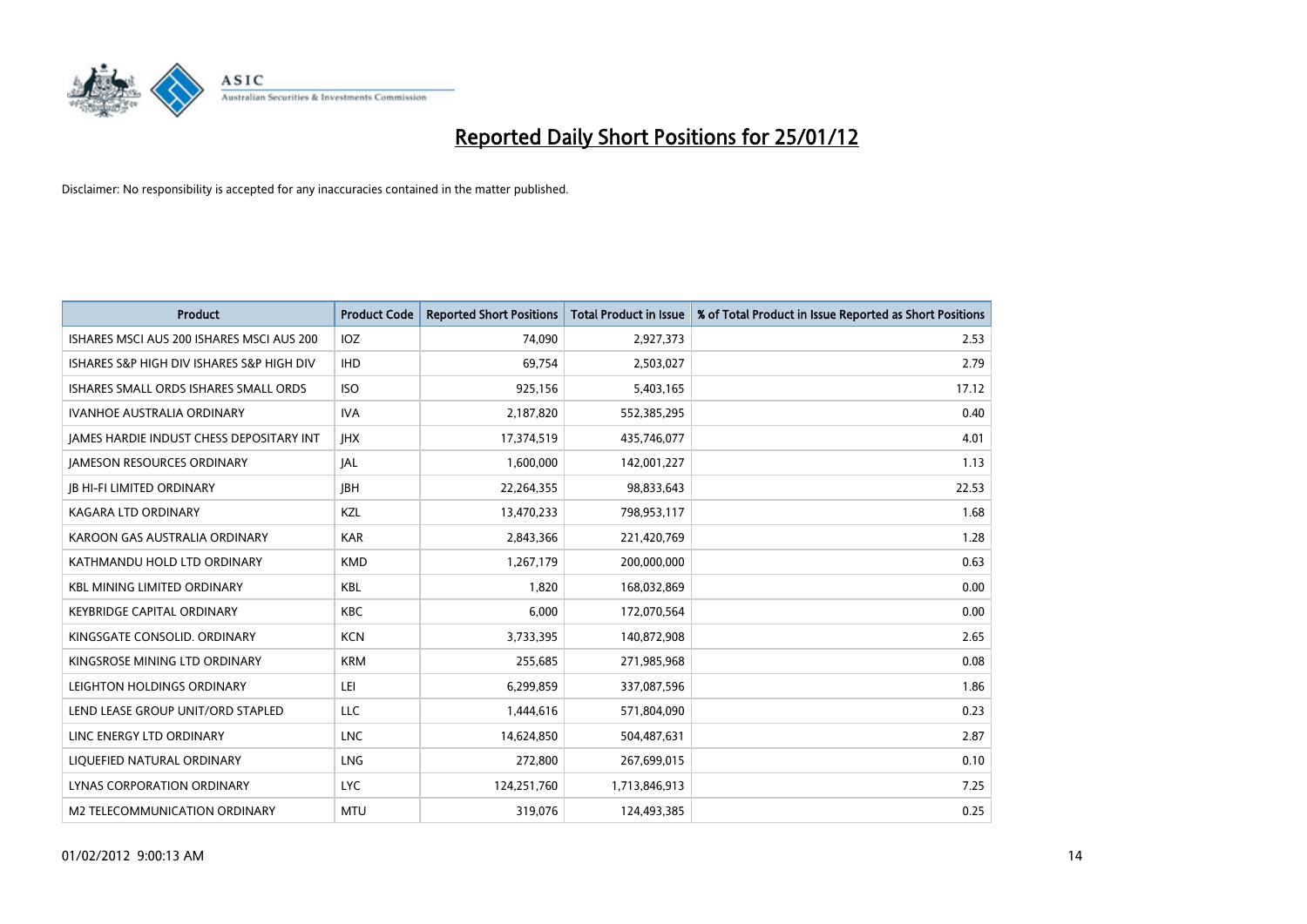

| <b>Product</b>                        | <b>Product Code</b> | <b>Reported Short Positions</b> | <b>Total Product in Issue</b> | % of Total Product in Issue Reported as Short Positions |
|---------------------------------------|---------------------|---------------------------------|-------------------------------|---------------------------------------------------------|
| <b>MACMAHON HOLDINGS ORDINARY</b>     | <b>MAH</b>          | 2,500,219                       | 738,631,705                   | 0.34                                                    |
| MACO ATLAS ROADS GRP ORDINARY STAPLED | <b>MQA</b>          | 12,866,266                      | 464,279,594                   | 2.76                                                    |
| MACOUARIE GROUP LTD ORDINARY          | <b>MOG</b>          | 8,221,079                       | 348,580,949                   | 2.34                                                    |
| MARENGO MINING ORDINARY               | <b>MGO</b>          | 239,254                         | 1,002,399,863                 | 0.03                                                    |
| <b>MATRIX C &amp; E LTD ORDINARY</b>  | <b>MCE</b>          | 633,701                         | 77,081,507                    | 0.81                                                    |
| MCMILLAN SHAKESPEARE ORDINARY         | <b>MMS</b>          | 94,042                          | 70,639,319                    | 0.13                                                    |
| <b>MCPHERSON'S LTD ORDINARY</b>       | <b>MCP</b>          | 15,360                          | 72,401,758                    | 0.02                                                    |
| MEDUSA MINING LTD ORDINARY            | <b>MML</b>          | 1,266,987                       | 188,903,911                   | 0.67                                                    |
| MELBOURNE IT LIMITED ORDINARY         | <b>MLB</b>          | 136,142                         | 81,352,178                    | 0.17                                                    |
| MEO AUSTRALIA LTD ORDINARY            | <b>MEO</b>          | 8,578,997                       | 539,913,260                   | 1.59                                                    |
| MERMAID MARINE ORDINARY               | <b>MRM</b>          | 308,039                         | 217,833,136                   | 0.14                                                    |
| MESOBLAST LIMITED ORDINARY            | <b>MSB</b>          | 7,489,338                       | 282,288,361                   | 2.68                                                    |
| METALS X LIMITED ORDINARY             | <b>MLX</b>          | 665,340                         | 1,324,600,410                 | 0.06                                                    |
| METCASH LIMITED ORDINARY              | <b>MTS</b>          | 29,586,215                      | 771,345,864                   | 3.78                                                    |
| METGASCO LIMITED ORDINARY             | <b>MEL</b>          | 333,298                         | 338,592,672                   | 0.10                                                    |
| METMINCO LIMITED ORDINARY             | <b>MNC</b>          | 14,089,790                      | 1,749,541,573                 | 0.81                                                    |
| MHM METALS LIMITED ORDINARY           | <b>MHM</b>          | 46,025                          | 103,807,493                   | 0.04                                                    |
| MICLYN EXP OFFSHR ORDINARY            | <b>MIO</b>          | 19,297                          | 278,515,705                   | 0.01                                                    |
| MINCOR RESOURCES NL ORDINARY          | <b>MCR</b>          | 1,029,978                       | 195,818,871                   | 0.52                                                    |
| MINEMAKERS LIMITED ORDINARY           | <b>MAK</b>          | 42,896                          | 228,236,727                   | 0.02                                                    |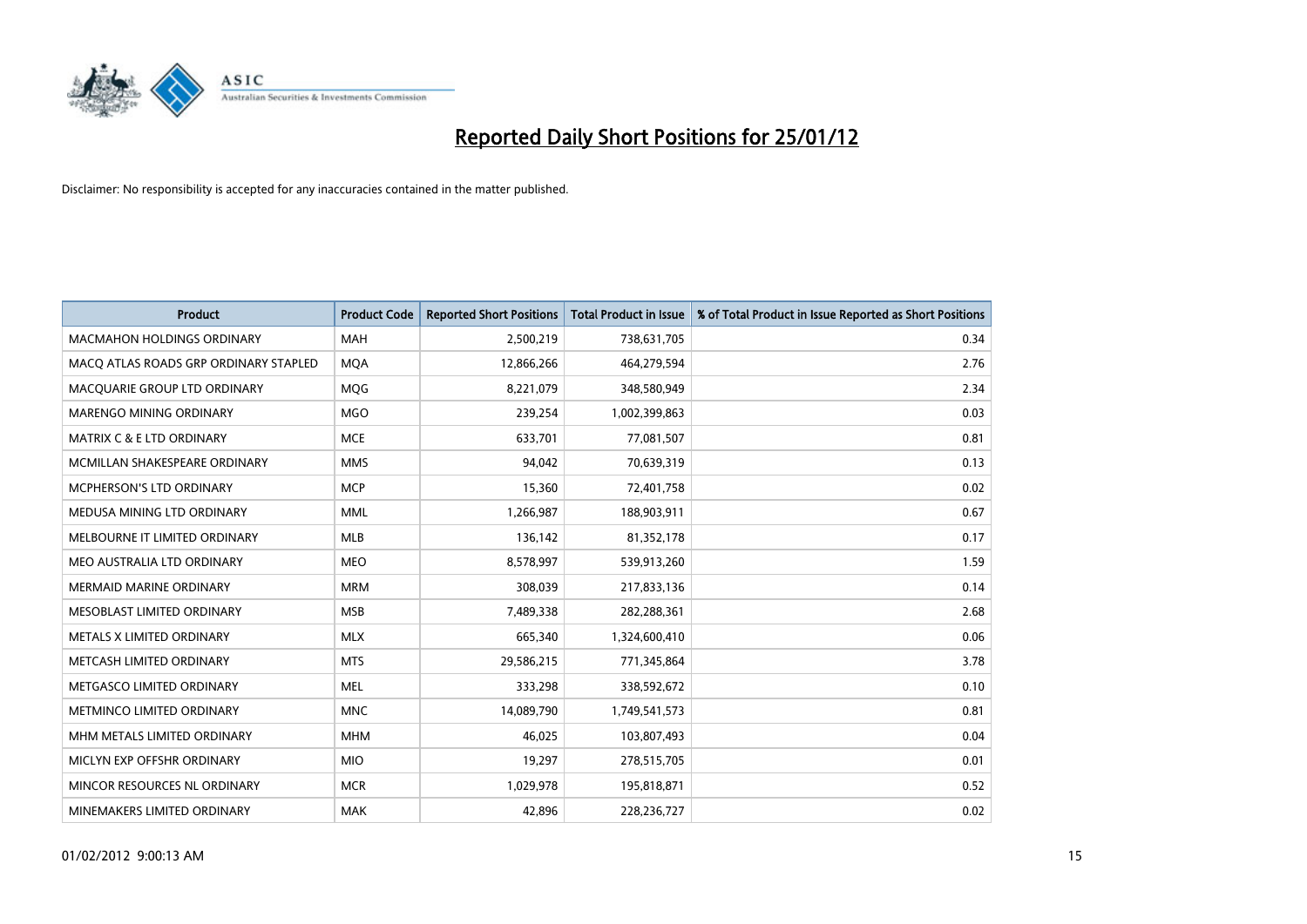

| <b>Product</b>                     | <b>Product Code</b> | <b>Reported Short Positions</b> | <b>Total Product in Issue</b> | % of Total Product in Issue Reported as Short Positions |
|------------------------------------|---------------------|---------------------------------|-------------------------------|---------------------------------------------------------|
| MINERAL DEPOSITS ORDINARY          | <b>MDL</b>          | 131,572                         | 83,538,786                    | 0.16                                                    |
| MINERAL RESOURCES. ORDINARY        | <b>MIN</b>          | 878,765                         | 184,698,489                   | 0.47                                                    |
| MIRABELA NICKEL LTD ORDINARY       | <b>MBN</b>          | 12,386,816                      | 491,781,237                   | 2.54                                                    |
| MIRVAC GROUP STAPLED SECURITIES    | <b>MGR</b>          | 19,573,322                      | 3,416,996,915                 | 0.54                                                    |
| <b>MOLOPO ENERGY LTD ORDINARY</b>  | <b>MPO</b>          | 876,108                         | 245,579,810                   | 0.35                                                    |
| MOLY MINES LIMITED ORDINARY        | <b>MOL</b>          | 116,675                         | 384,893,989                   | 0.03                                                    |
| <b>MONADELPHOUS GROUP ORDINARY</b> | <b>MND</b>          | 1,575,706                       | 88,674,327                    | 1.78                                                    |
| MORTGAGE CHOICE LTD ORDINARY       | <b>MOC</b>          | 2,158,192                       | 119,948,255                   | 1.80                                                    |
| <b>MOUNT GIBSON IRON ORDINARY</b>  | <b>MGX</b>          | 3,987,261                       | 1,082,570,693                 | 0.36                                                    |
| MSF SUGAR LIMITED ORDINARY         | <b>MSF</b>          | 19,441                          | 69,248,422                    | 0.03                                                    |
| MULTIPLEX SITES SITES              | <b>MXUPA</b>        | 22                              | 4,500,000                     | 0.00                                                    |
| MURCHISON METALS LTD ORDINARY      | <b>MMX</b>          | 5,859,134                       | 444,447,777                   | 1.30                                                    |
| MYER HOLDINGS LTD ORDINARY         | <b>MYR</b>          | 73,530,207                      | 583,384,551                   | 12.57                                                   |
| <b>MYSTATE LIMITED ORDINARY</b>    | <b>MYS</b>          | 3,638                           | 86,963,862                    | 0.00                                                    |
| NATIONAL AUST, BANK ORDINARY       | <b>NAB</b>          | 14,089,955                      | 2,238,481,005                 | 0.60                                                    |
| NATURAL FUEL LIMITED ORDINARY      | <b>NFL</b>          |                                 | 1,121,912                     | 0.00                                                    |
| NAVIGATOR RESOURCES ORDINARY       | <b>NAV</b>          | 500                             | 2,222,216,576                 | 0.00                                                    |
| NAVITAS LIMITED ORDINARY           | <b>NVT</b>          | 4,563,061                       | 375,318,628                   | 1.21                                                    |
| NEPTUNE MARINE ORDINARY            | <b>NMS</b>          | 182,253                         | 1,748,545,632                 | 0.01                                                    |
| NEW HOPE CORPORATION ORDINARY      | <b>NHC</b>          | 1,695                           | 830,411,534                   | 0.00                                                    |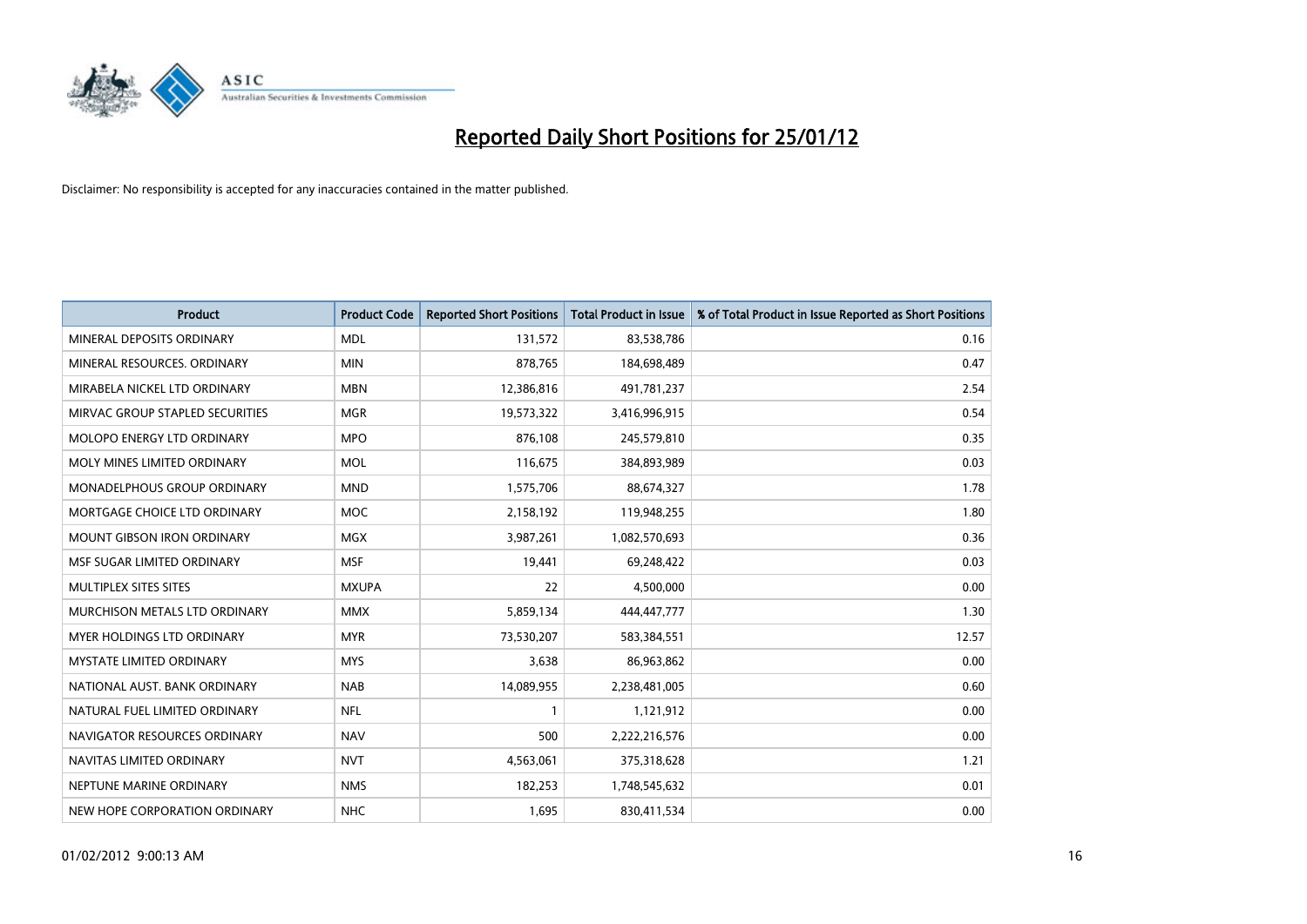

| <b>Product</b>                        | <b>Product Code</b> | <b>Reported Short Positions</b> | <b>Total Product in Issue</b> | % of Total Product in Issue Reported as Short Positions |
|---------------------------------------|---------------------|---------------------------------|-------------------------------|---------------------------------------------------------|
| NEWCREST MINING ORDINARY              | <b>NCM</b>          | 1,630,660                       | 765,849,811                   | 0.18                                                    |
| NEWS CORP A NON-VOTING CDI            | <b>NWSLV</b>        | 2,764,228                       | 1,680,512,856                 | 0.16                                                    |
| NEWS CORP B VOTING CDI                | <b>NWS</b>          | 2,824,425                       | 798,520,953                   | 0.35                                                    |
| NEXBIS LIMITED ORDINARY               | <b>NBS</b>          | 63,733                          | 798,356,704                   | 0.01                                                    |
| NEXUS ENERGY LIMITED ORDINARY         | <b>NXS</b>          | 5,957,789                       | 1,326,821,159                 | 0.44                                                    |
| NIB HOLDINGS LIMITED ORDINARY         | <b>NHF</b>          | 121,252                         | 466,733,110                   | 0.02                                                    |
| NIDO PETROLEUM ORDINARY               | <b>NDO</b>          | 105,293                         | 1,389,163,151                 | 0.01                                                    |
| NOBLE MINERAL RES ORDINARY            | <b>NMG</b>          | 1,352,754                       | 523,312,570                   | 0.26                                                    |
| NORTHERN IRON LTD ORDINARY            | <b>NFE</b>          | 699,324                         | 369,980,113                   | 0.18                                                    |
| NORTHERN STAR ORDINARY                | <b>NST</b>          | 870                             | 351,990,153                   | 0.00                                                    |
| NRW HOLDINGS LIMITED ORDINARY         | <b>NWH</b>          | 964,048                         | 278,888,011                   | 0.35                                                    |
| NUCOAL RESOURCES LTD ORDINARY         | <b>NCR</b>          | 12,697                          | 441,150,707                   | 0.00                                                    |
| NUFARM LIMITED ORDINARY               | <b>NUF</b>          | 3,396,321                       | 262,018,057                   | 1.30                                                    |
| OAKTON LIMITED ORDINARY               | <b>OKN</b>          | 632,269                         | 93,800,235                    | 0.68                                                    |
| OCEANAGOLD CORP. CHESS DEPOSITARY INT | <b>OGC</b>          | 797,792                         | 262,656,605                   | 0.30                                                    |
| OCEANIA CAPITAL LTD ORDINARY          | <b>OCP</b>          | 2,500                           | 91,921,295                    | 0.00                                                    |
| OIL SEARCH LTD ORDINARY               | <b>OSH</b>          | 9,161,708                       | 1,325,155,171                 | 0.66                                                    |
| OM HOLDINGS LIMITED ORDINARY          | <b>OMH</b>          | 5,602,761                       | 504,105,150                   | 1.11                                                    |
| <b>ONESTEEL LIMITED ORDINARY</b>      | OST                 | 64,276,958                      | 1,342,393,583                 | 4.77                                                    |
| ORICA LIMITED ORDINARY                | ORI                 | 3,156,623                       | 365,007,037                   | 0.86                                                    |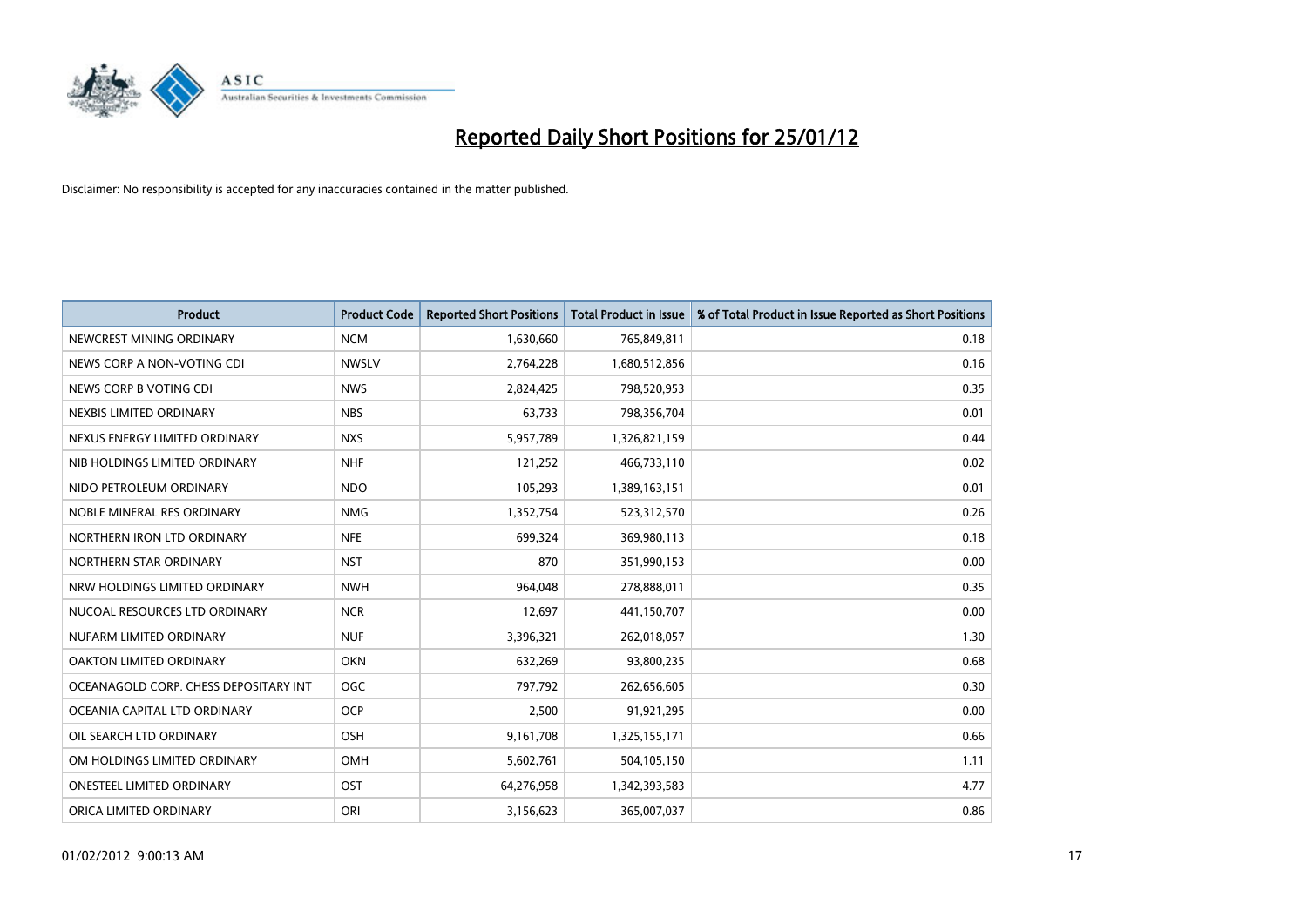

| <b>Product</b>                 | <b>Product Code</b> | <b>Reported Short Positions</b> | <b>Total Product in Issue</b> | % of Total Product in Issue Reported as Short Positions |
|--------------------------------|---------------------|---------------------------------|-------------------------------|---------------------------------------------------------|
| ORIGIN ENERGY ORDINARY         | <b>ORG</b>          | 2,730,816                       | 1,086,168,298                 | 0.25                                                    |
| OROCOBRE LIMITED ORDINARY      | <b>ORE</b>          | 79,677                          | 103,195,029                   | 0.08                                                    |
| OROTONGROUP LIMITED ORDINARY   | <b>ORL</b>          | 79,079                          | 40,880,902                    | 0.19                                                    |
| OTTO ENERGY LIMITED ORDINARY   | OEL                 | 104,123                         | 1,138,290,071                 | 0.01                                                    |
| OZ MINERALS ORDINARY           | OZL                 | 8,855,063                       | 314,821,850                   | 2.79                                                    |
| <b>PACIFIC BRANDS ORDINARY</b> | <b>PBG</b>          | 6,848,516                       | 912,915,695                   | 0.75                                                    |
| PALADIN ENERGY LTD ORDINARY    | <b>PDN</b>          | 26,891,761                      | 835,484,064                   | 3.22                                                    |
| PANAUST LIMITED ORDINARY       | <b>PNA</b>          | 12,029,009                      | 596,339,292                   | 2.01                                                    |
| PANORAMIC RESOURCES ORDINARY   | PAN                 | 581,685                         | 207,050,710                   | 0.27                                                    |
| PAPERLINX LIMITED ORDINARY     | <b>PPX</b>          | 1,930,309                       | 609,280,761                   | 0.32                                                    |
| PAPILLON RES LTD ORDINARY      | PIR                 | 197,737                         | 215,133,794                   | 0.09                                                    |
| PATTIES FOODS LTD ORDINARY     | PFL                 |                                 | 138,989,223                   | 0.00                                                    |
| PEET LIMITED ORDINARY          | <b>PPC</b>          | 68,451                          | 320,170,604                   | 0.02                                                    |
| PENINSULA ENERGY LTD ORDINARY  | <b>PEN</b>          | 1,904,974                       | 2,136,025,262                 | 0.09                                                    |
| PERILYA LIMITED ORDINARY       | PEM                 | 2,334                           | 769,316,426                   | 0.00                                                    |
| PERPETUAL LIMITED ORDINARY     | <b>PPT</b>          | 2,412,724                       | 41,980,678                    | 5.74                                                    |
| PERSEUS MINING LTD ORDINARY    | PRU                 | 2,959,516                       | 457,502,088                   | 0.62                                                    |
| PETSEC ENERGY ORDINARY         | <b>PSA</b>          | 223,332                         | 235,283,622                   | 0.09                                                    |
| PHARMAXIS LTD ORDINARY         | <b>PXS</b>          | 1,965,367                       | 305,890,989                   | 0.63                                                    |
| PHOTON GROUP LTD ORDINARY      | <b>PGA</b>          | 250.510                         | 1,540,886,866                 | 0.02                                                    |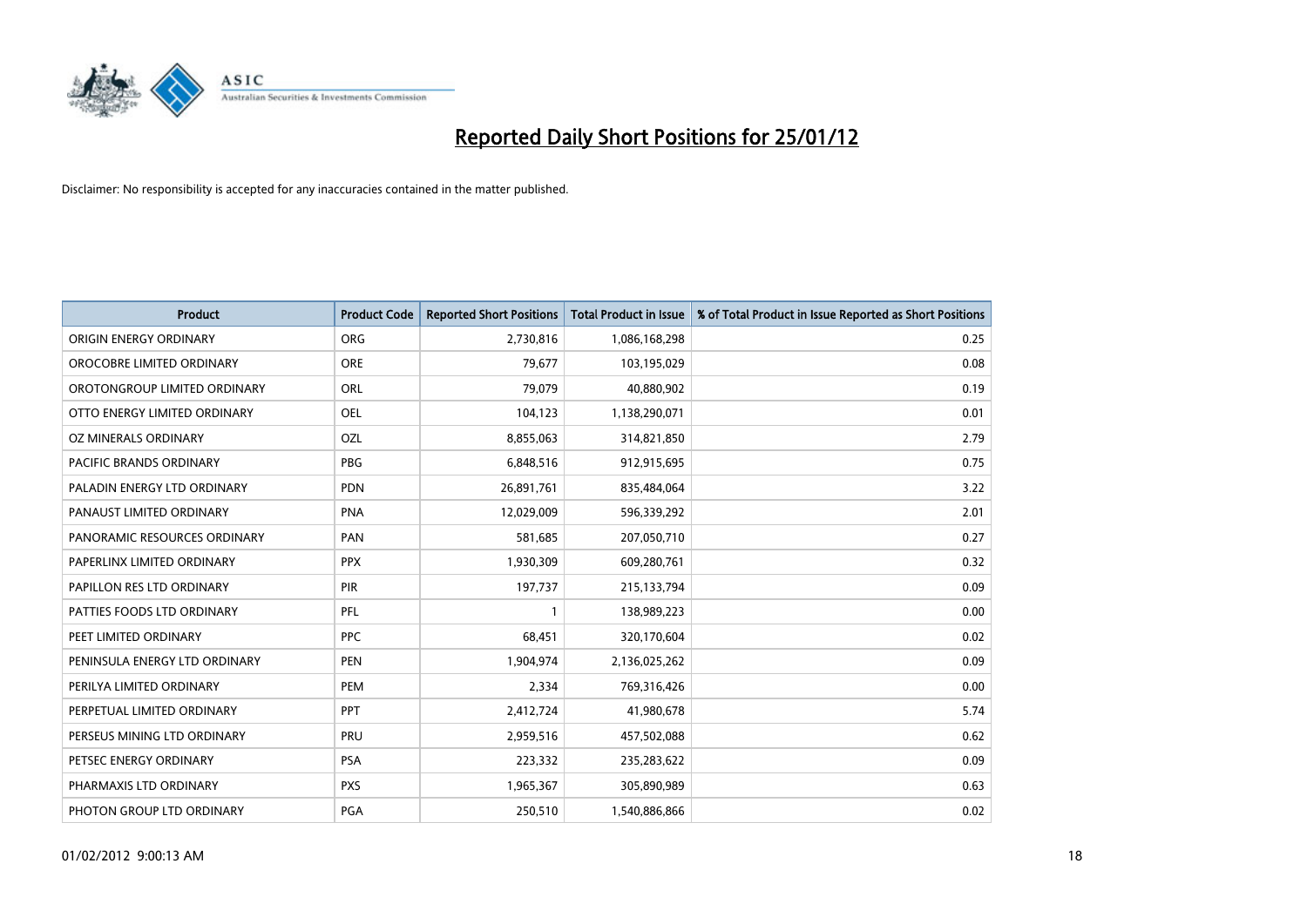

| <b>Product</b>                      | <b>Product Code</b> | <b>Reported Short Positions</b> | <b>Total Product in Issue</b> | % of Total Product in Issue Reported as Short Positions |
|-------------------------------------|---------------------|---------------------------------|-------------------------------|---------------------------------------------------------|
| PLATINUM ASSET ORDINARY             | <b>PTM</b>          | 7,660,062                       | 561,347,878                   | 1.37                                                    |
| PLATINUM AUSTRALIA ORDINARY         | <b>PLA</b>          | 2,600,470                       | 453,380,039                   | 0.57                                                    |
| PLATINUM CAPITAL LTD ORDINARY       | <b>PMC</b>          |                                 | 165,756,878                   | 0.00                                                    |
| PMP LIMITED ORDINARY                | <b>PMP</b>          | 28.855                          | 326,662,253                   | 0.01                                                    |
| PORT BOUVARD LIMITED ORDINARY       | PBD                 | 6,754                           | 593,868,295                   | 0.00                                                    |
| PREMIER INVESTMENTS ORDINARY        | <b>PMV</b>          | 782,836                         | 155,062,831                   | 0.49                                                    |
| PRIMA BIOMED LTD ORDINARY           | <b>PRR</b>          | 4,593,967                       | 1,064,563,388                 | 0.43                                                    |
| PRIMARY HEALTH CARE ORDINARY        | <b>PRY</b>          | 7,907,328                       | 500,336,679                   | 1.57                                                    |
| PRIME MEDIA GRP LTD ORDINARY        | PRT                 | 2                               | 366,330,303                   | 0.00                                                    |
| PRIMEAG AUSTRALIA ORDINARY          | PAG                 | 65,060                          | 266,394,444                   | 0.03                                                    |
| PROGEN PHARMACEUTIC ORDINARY        | PGL                 | 151,596                         | 24,709,097                    | 0.61                                                    |
| PROGRAMMED ORDINARY                 | <b>PRG</b>          | 532,963                         | 118,169,908                   | 0.43                                                    |
| <b>PSIVIDA CORP CDI 1:1</b>         | <b>PVA</b>          | 6,878                           | 8,866,773                     | 0.08                                                    |
| <b>QANTAS AIRWAYS ORDINARY</b>      | QAN                 | 32,101,973                      | 2,265,123,620                 | 1.42                                                    |
| OBE INSURANCE GROUP ORDINARY        | <b>OBE</b>          | 20,072,061                      | 1,115,545,692                 | 1.76                                                    |
| OR NATIONAL LIMITED ORDINARY        | <b>ORN</b>          | 14,835,368                      | 2,440,000,000                 | 0.59                                                    |
| ORXPHARMA LTD ORDINARY              | <b>QRX</b>          | 610,916                         | 144,278,190                   | 0.42                                                    |
| <b>QUBE LOGISTICS HLDG ORDINARY</b> | QUB                 | 3,997,152                       | 889,404,644                   | 0.45                                                    |
| RAMELIUS RESOURCES ORDINARY         | <b>RMS</b>          | 164,984                         | 335,775,519                   | 0.05                                                    |
| RAMSAY HEALTH CARE ORDINARY         | <b>RHC</b>          | 1,741,503                       | 202,081,252                   | 0.85                                                    |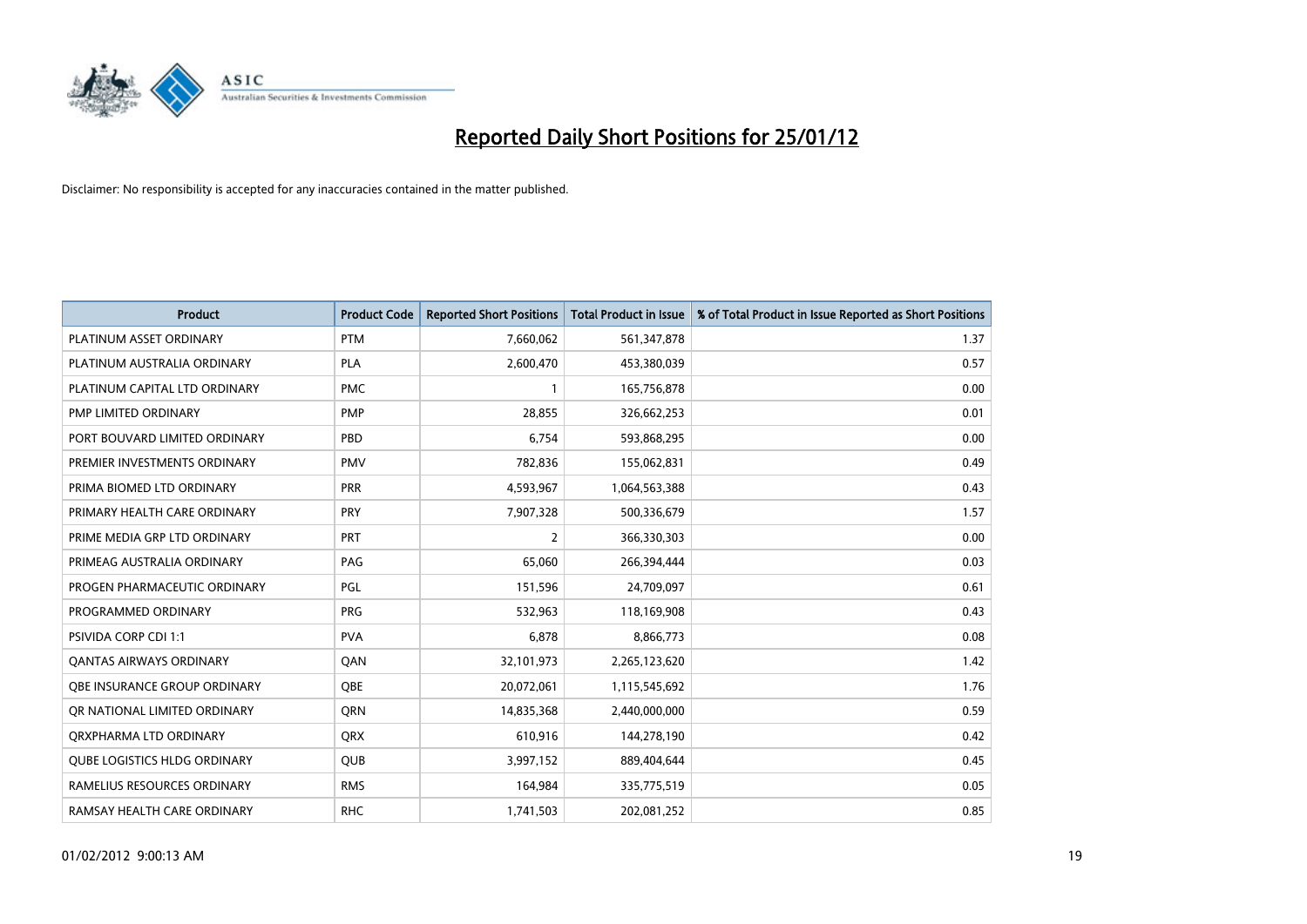

| <b>Product</b>                      | <b>Product Code</b> | <b>Reported Short Positions</b> | <b>Total Product in Issue</b> | % of Total Product in Issue Reported as Short Positions |
|-------------------------------------|---------------------|---------------------------------|-------------------------------|---------------------------------------------------------|
| <b>RCR TOMLINSON ORDINARY</b>       | <b>RCR</b>          | 68,067                          | 133,525,516                   | 0.05                                                    |
| <b>REA GROUP ORDINARY</b>           | <b>REA</b>          | 366,615                         | 131,714,699                   | 0.27                                                    |
| <b>RECKON LIMITED ORDINARY</b>      | <b>RKN</b>          | 811,500                         | 132,839,672                   | 0.61                                                    |
| RED 5 LIMITED ORDINARY              | <b>RED</b>          | 137,337                         | 128,412,536                   | 0.11                                                    |
| <b>RED FORK ENERGY ORDINARY</b>     | <b>RFE</b>          | 7,696                           | 310,229,853                   | 0.00                                                    |
| REDBANK ENERGY LTD ORDINARY         | AEI                 | 19                              | 786,287                       | 0.00                                                    |
| REED RESOURCES LTD ORDINARY         | <b>RDR</b>          | 828,153                         | 264,742,501                   | 0.31                                                    |
| REGIS RESOURCES ORDINARY            | <b>RRL</b>          | 603,635                         | 438,715,630                   | 0.15                                                    |
| RESMED INC CDI 10:1                 | <b>RMD</b>          | 7,328,749                       | 1,556,242,300                 | 0.48                                                    |
| <b>RESOLUTE MINING ORDINARY</b>     | <b>RSG</b>          | 2,122,531                       | 655,620,461                   | 0.31                                                    |
| RESOURCE AND INVEST. ORDINARY       | <b>RNI</b>          | 130,033                         | 124,984,308                   | 0.10                                                    |
| <b>RESOURCE GENERATION ORDINARY</b> | <b>RES</b>          | 157,911                         | 262,895,652                   | 0.06                                                    |
| RETAIL FOOD GROUP ORDINARY          | <b>RFG</b>          | 1,850                           | 108,229,282                   | 0.00                                                    |
| REVERSE CORP LIMITED ORDINARY       | <b>REF</b>          | 26,041                          | 92,382,175                    | 0.03                                                    |
| REX MINERALS LIMITED ORDINARY       | <b>RXM</b>          | 899,797                         | 153,635,519                   | 0.58                                                    |
| RHG LIMITED ORDINARY                | <b>RHG</b>          | 31,776                          | 308,483,177                   | 0.01                                                    |
| RIALTO ENERGY ORDINARY              | <b>RIA</b>          | 794,918                         | 375,006,264                   | 0.21                                                    |
| RIO TINTO LIMITED ORDINARY          | <b>RIO</b>          | 24,691,188                      | 435,758,720                   | 5.65                                                    |
| <b>RIVERCITY MOTORWAY STAPLED</b>   | <b>RCY</b>          | 132,000                         | 957,010,115                   | 0.01                                                    |
| ROC OIL COMPANY ORDINARY            | <b>ROC</b>          | 2,166,691                       | 682,506,352                   | 0.32                                                    |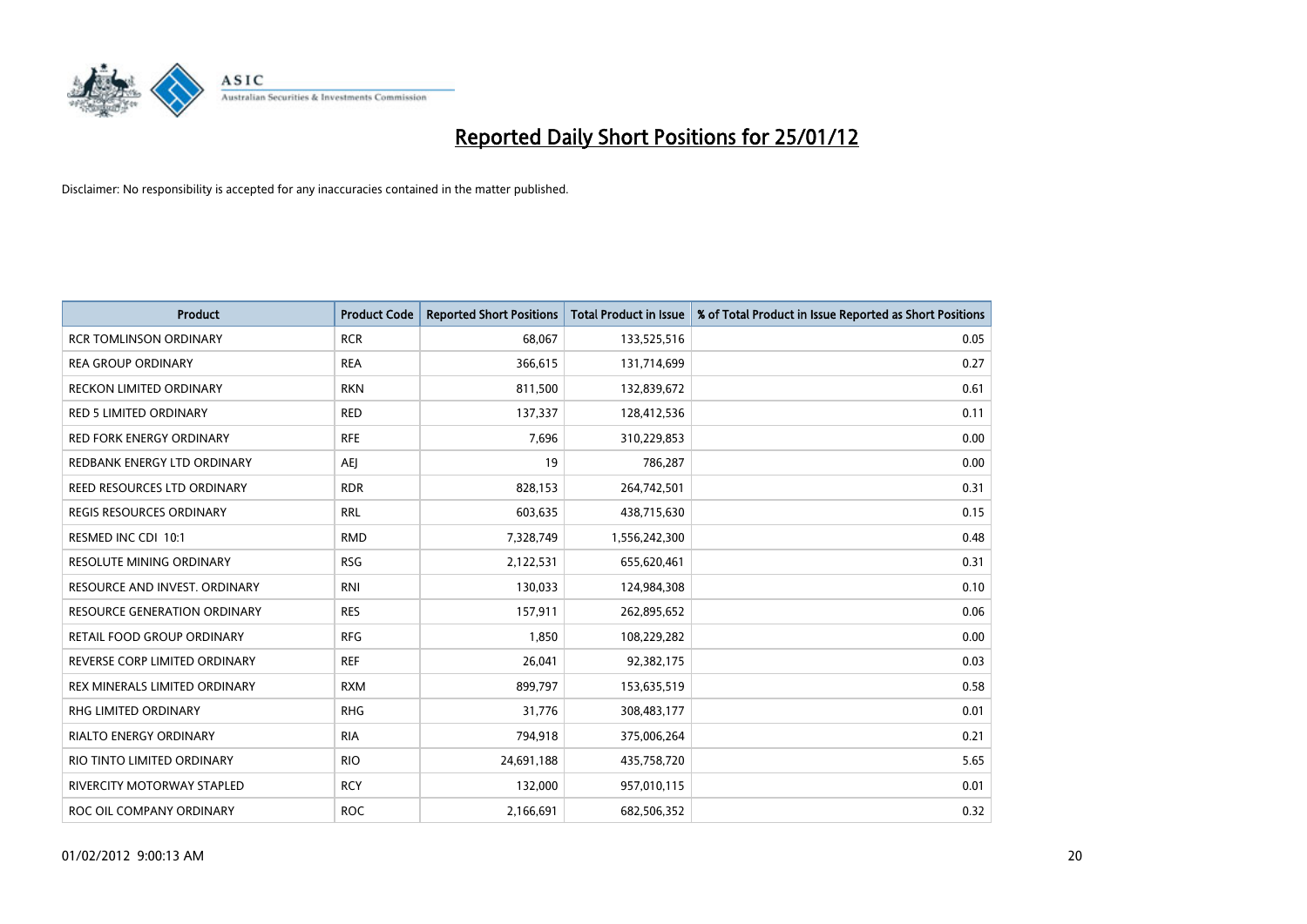

| <b>Product</b>                | <b>Product Code</b> | <b>Reported Short Positions</b> | <b>Total Product in Issue</b> | % of Total Product in Issue Reported as Short Positions |
|-------------------------------|---------------------|---------------------------------|-------------------------------|---------------------------------------------------------|
| ROYAL WOLF HOLDINGS ORDINARY  | <b>RWH</b>          | 60.000                          | 100,387,052                   | 0.06                                                    |
| SAI GLOBAL LIMITED ORDINARY   | SAI                 | 1,730,789                       | 202,283,991                   | 0.85                                                    |
| SALMAT LIMITED ORDINARY       | <b>SLM</b>          | 500,396                         | 159,802,174                   | 0.30                                                    |
| SAMSON OIL & GAS LTD ORDINARY | SSN                 | 1,816,836                       | 1,750,612,270                 | 0.09                                                    |
| SANDFIRE RESOURCES ORDINARY   | <b>SFR</b>          | 1,809,506                       | 150,972,635                   | 1.18                                                    |
| <b>SANTOS LTD ORDINARY</b>    | <b>STO</b>          | 13,266,906                      | 941,988,384                   | 1.38                                                    |
| SARACEN MINERAL ORDINARY      | <b>SAR</b>          | 1,366,906                       | 593,993,240                   | 0.24                                                    |
| SEDGMAN LIMITED ORDINARY      | <b>SDM</b>          | 182,060                         | 212,215,619                   | 0.08                                                    |
| SEEK LIMITED ORDINARY         | <b>SEK</b>          | 18,237,788                      | 337,101,307                   | 5.39                                                    |
| SELECT HARVESTS ORDINARY      | <b>SHV</b>          | 23,167                          | 56,392,664                    | 0.04                                                    |
| SENETAS CORPORATION ORDINARY  | <b>SEN</b>          | 756,999                         | 463,105,195                   | 0.16                                                    |
| SENEX ENERGY LIMITED ORDINARY | <b>SXY</b>          | 414,577                         | 923,397,416                   | 0.04                                                    |
| SERVCORP LIMITED ORDINARY     | SRV                 | 26,183                          | 98,440,807                    | 0.03                                                    |
| SERVICE STREAM ORDINARY       | SSM                 | 344,663                         | 283,418,867                   | 0.12                                                    |
| SEVEN GROUP HOLDINGS ORDINARY | <b>SVW</b>          | 567,531                         | 306,410,281                   | 0.16                                                    |
| SEVEN WEST MEDIA LTD ORDINARY | <b>SWM</b>          | 3,578,850                       | 645,719,542                   | 0.55                                                    |
| SIGMA PHARMACEUTICAL ORDINARY | <b>SIP</b>          | 13,456,862                      | 1,178,626,572                 | 1.15                                                    |
| SILEX SYSTEMS ORDINARY        | <b>SLX</b>          | 529,952                         | 170,133,997                   | 0.30                                                    |
| SILVER LAKE RESOURCE ORDINARY | <b>SLR</b>          | 476,677                         | 220,264,064                   | 0.24                                                    |
| SIMS METAL MGMT LTD ORDINARY  | SGM                 | 4,616,003                       | 205,851,182                   | 2.22                                                    |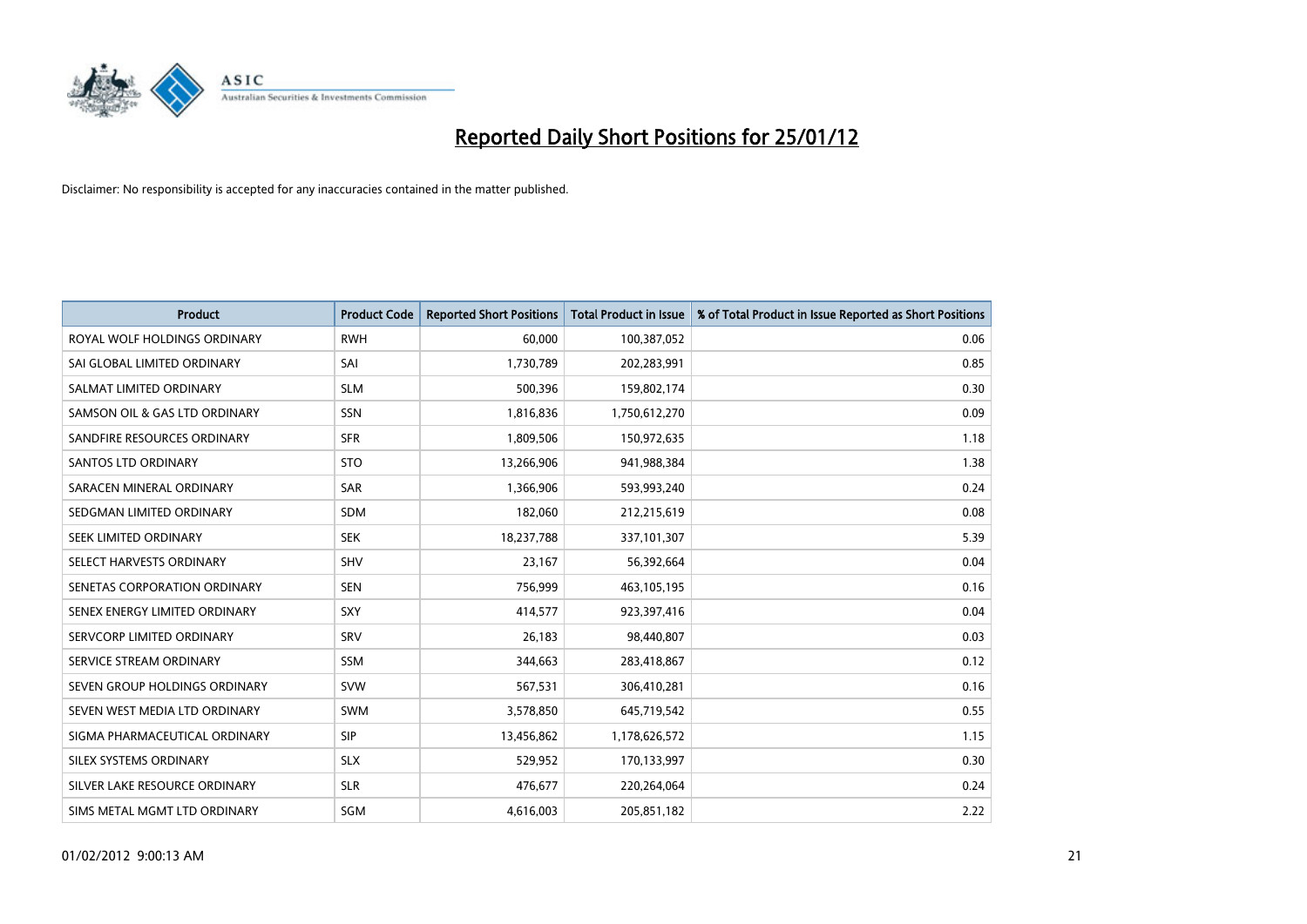

| <b>Product</b>                           | <b>Product Code</b> | <b>Reported Short Positions</b> | <b>Total Product in Issue</b> | % of Total Product in Issue Reported as Short Positions |
|------------------------------------------|---------------------|---------------------------------|-------------------------------|---------------------------------------------------------|
| SINGAPORE TELECOMM. CHESS DEPOSITARY INT | SGT                 | 6,127,048                       | 193,216,752                   | 3.15                                                    |
| SIRIUS RESOURCES NL ORDINARY             | <b>SIR</b>          | 82,500                          | 150,934,586                   | 0.05                                                    |
| SKILLED GROUP LTD ORDINARY               | <b>SKE</b>          | 40,082                          | 233,403,776                   | 0.01                                                    |
| SMS MANAGEMENT. ORDINARY                 | <b>SMX</b>          | 311,572                         | 68,290,180                    | 0.47                                                    |
| SONIC HEALTHCARE ORDINARY                | <b>SHL</b>          | 5,538,215                       | 389,969,875                   | 1.43                                                    |
| SOUL PATTINSON (W.H) ORDINARY            | SOL                 | 1,646                           | 239,395,320                   | 0.00                                                    |
| SOUTH BOULDER MINES ORDINARY             | <b>STB</b>          | 129,840                         | 91,585,688                    | 0.13                                                    |
| SP AUSNET STAPLED SECURITIES             | <b>SPN</b>          | 2,051,232                       | 2,896,219,682                 | 0.07                                                    |
| SPARK INFRASTRUCTURE STAPLED NOTE & UNIT | SKI                 | 16,204,360                      | 1,326,734,264                 | 1.22                                                    |
| SPDR 200 FUND ETF UNITS                  | <b>STW</b>          | 8                               | 51,538,531                    | 0.00                                                    |
| SPECIALTY FASHION ORDINARY               | <b>SFH</b>          | 2,696,637                       | 192,086,121                   | 1.40                                                    |
| SPOTLESS GROUP LTD ORDINARY              | <b>SPT</b>          | 927,473                         | 265,454,407                   | 0.34                                                    |
| ST BARBARA LIMITED ORDINARY              | <b>SBM</b>          | 6,404,759                       | 325,615,389                   | 1.96                                                    |
| STANMORE COAL LTD ORDINARY               | <b>SMR</b>          | 391,941                         | 156,130,526                   | 0.25                                                    |
| STARPHARMA HOLDINGS ORDINARY             | SPL                 | 2,140,205                       | 280,635,325                   | 0.75                                                    |
| STH AMERICAN COR LTD ORDINARY            | SAY                 | 9,200                           | 257,785,604                   | 0.00                                                    |
| STHN CROSS MEDIA ORDINARY                | SXL                 | 2,717,374                       | 705,766,444                   | 0.40                                                    |
| STOCKLAND UNITS/ORD STAPLED              | <b>SGP</b>          | 30,926,006                      | 2,316,449,153                 | 1.33                                                    |
| STRAITS RES LTD. ORDINARY                | SRO                 | 494,059                         | 324,796,141                   | 0.15                                                    |
| STW COMMUNICATIONS ORDINARY              | SGN                 | 273,050                         | 362,809,851                   | 0.07                                                    |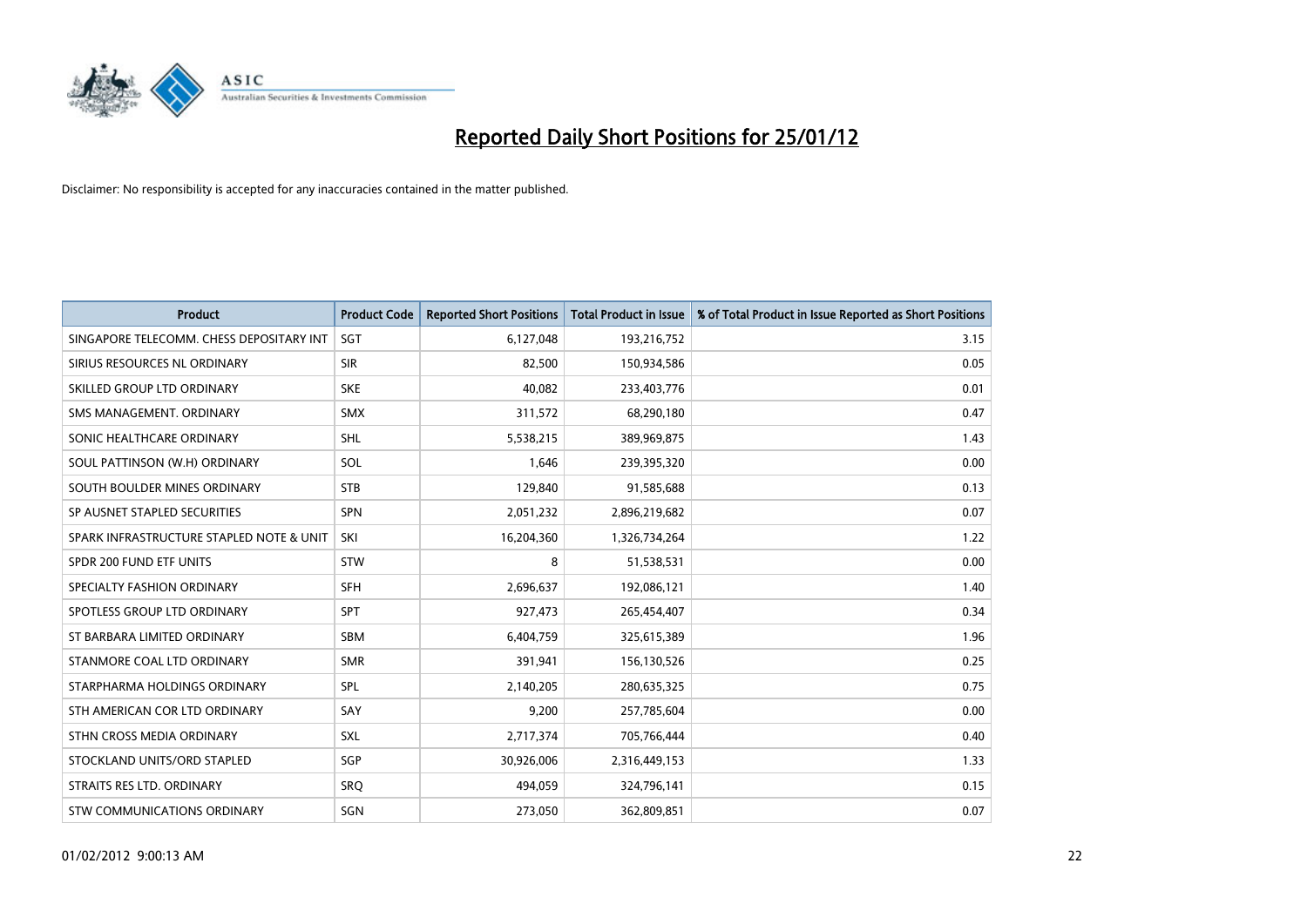

| <b>Product</b>                      | <b>Product Code</b> | <b>Reported Short Positions</b> | <b>Total Product in Issue</b> | % of Total Product in Issue Reported as Short Positions |
|-------------------------------------|---------------------|---------------------------------|-------------------------------|---------------------------------------------------------|
| SUNCORP GROUP LTD ORDINARY          | <b>SUN</b>          | 9,309,996                       | 1,286,600,980                 | 0.71                                                    |
| SUNDANCE RESOURCES ORDINARY         | <b>SDL</b>          | 8,811,795                       | 2,925,657,505                 | 0.30                                                    |
| SUNLAND GROUP LTD ORDINARY          | <b>SDG</b>          | 26,203                          | 201,578,526                   | 0.01                                                    |
| SUPER RET REP LTD ORDINARY          | <b>SUL</b>          | 3,062,391                       | 194,754,593                   | 1.55                                                    |
| <b>SWICK MINING ORDINARY</b>        | <b>SWK</b>          | 1,548                           | 237,024,970                   | 0.00                                                    |
| SYD AIRPORT STAPLED US PROHIBIT.    | <b>SYD</b>          | 4,202,393                       | 1,861,210,782                 | 0.22                                                    |
| SYMEX HOLDINGS ORDINARY             | <b>SYM</b>          | 6,633                           | 191,593,493                   | 0.00                                                    |
| TABCORP HOLDINGS LTD ORDINARY       | <b>TAH</b>          | 4,585,223                       | 712,805,880                   | 0.63                                                    |
| TALENT2 INTERNATION ORDINARY        | <b>TWO</b>          | 5,708                           | 147,403,701                   | 0.00                                                    |
| <b>TANAMI GOLD NL ORDINARY</b>      | <b>TAM</b>          | 191,038                         | 260,997,677                   | 0.07                                                    |
| TAP OIL LIMITED ORDINARY            | <b>TAP</b>          | 3,001,422                       | 240,995,311                   | 1.25                                                    |
| TASSAL GROUP LIMITED ORDINARY       | <b>TGR</b>          | 78,776                          | 146,304,404                   | 0.04                                                    |
| TATTS GROUP LTD ORDINARY            | <b>TTS</b>          | 11,673,581                      | 1,340,758,701                 | 0.88                                                    |
| <b>TELECOM CORPORATION ORDINARY</b> | <b>TEL</b>          | 7,399,361                       | 1,925,409,580                 | 0.38                                                    |
| TELSTRA CORPORATION, ORDINARY       | <b>TLS</b>          | 57,823,065                      | 12,443,074,357                | 0.47                                                    |
| TEN NETWORK HOLDINGS ORDINARY       | <b>TEN</b>          | 48,715,796                      | 1,045,236,720                 | 4.66                                                    |
| TERANGA GOLD CORP CDI 1:1           | <b>TGZ</b>          | 117,473                         | 156,699,787                   | 0.06                                                    |
| TFS CORPORATION LTD ORDINARY        | <b>TFC</b>          | 84,096                          | 279,621,829                   | 0.03                                                    |
| THAKRAL HOLDINGS GRP ORDINARY/UNIT  | <b>THG</b>          | 2                               | 585,365,014                   | 0.00                                                    |
| THE REJECT SHOP ORDINARY            | <b>TRS</b>          | 1,649,961                       | 26,071,170                    | 6.34                                                    |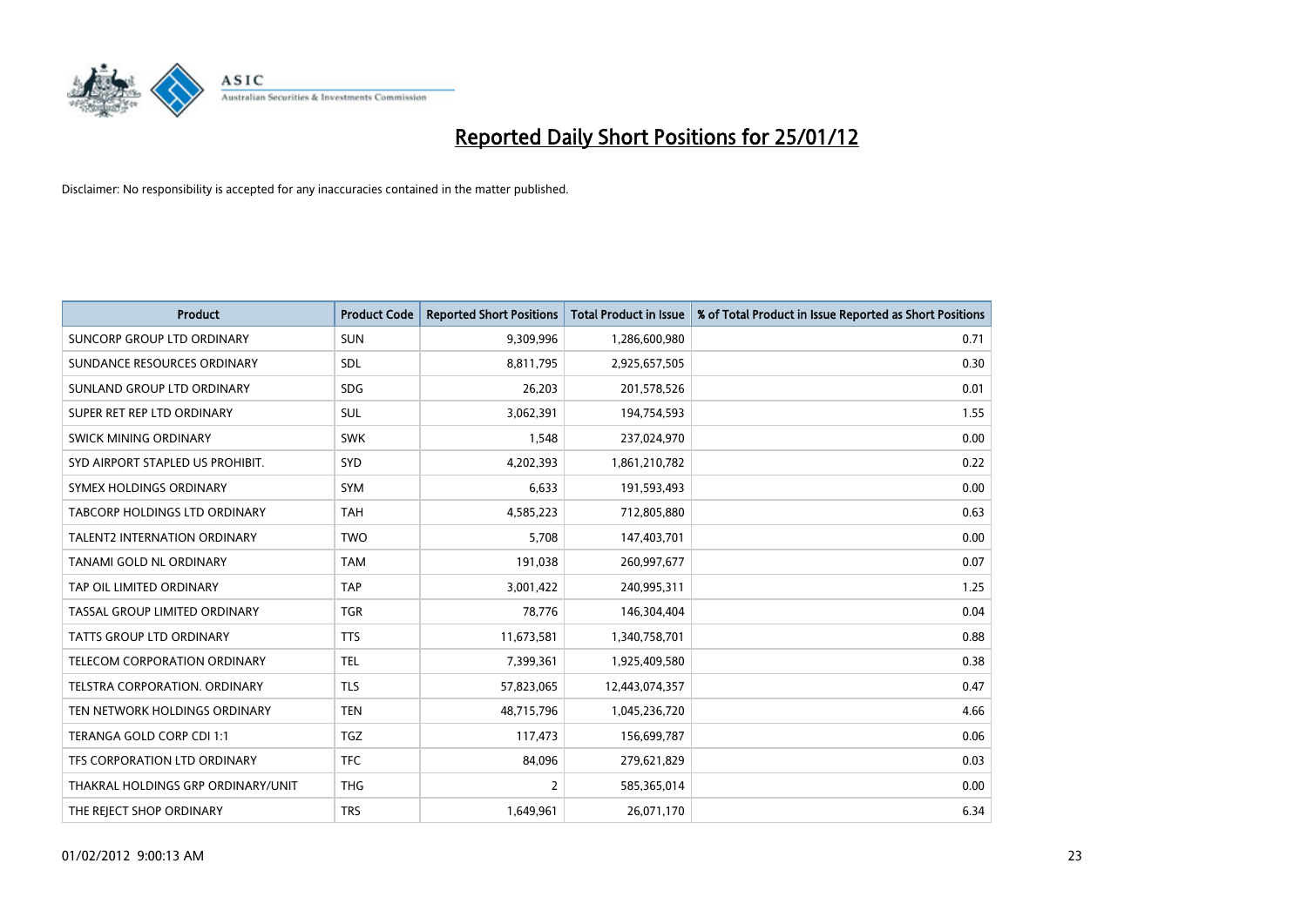

| <b>Product</b>                       | <b>Product Code</b> | <b>Reported Short Positions</b> | <b>Total Product in Issue</b> | % of Total Product in Issue Reported as Short Positions |
|--------------------------------------|---------------------|---------------------------------|-------------------------------|---------------------------------------------------------|
| THOR MINING PLC CHESS DEPOSITARY 1:1 | <b>THR</b>          | 2,307                           | 222,489,120                   | 0.00                                                    |
| THORN GROUP LIMITED ORDINARY         | <b>TGA</b>          | 67,842                          | 146,091,970                   | 0.04                                                    |
| TIGER RESOURCES ORDINARY             | <b>TGS</b>          | 1,772,645                       | 671,110,549                   | 0.24                                                    |
| TISHMAN SPEYER UNITS                 | <b>TSO</b>          | 41,524                          | 338,440,904                   | 0.01                                                    |
| TNG LIMITED ORDINARY                 | <b>TNG</b>          | 4,321                           | 344,611,705                   | 0.00                                                    |
| TOLL HOLDINGS LTD ORDINARY           | <b>TOL</b>          | 22,427,641                      | 717,133,875                   | 3.12                                                    |
| TORO ENERGY LIMITED ORDINARY         | <b>TOE</b>          | 35,404                          | 975,436,676                   | 0.00                                                    |
| <b>TOWER LIMITED ORDINARY</b>        | <b>TWR</b>          | 689,519                         | 265,176,580                   | 0.26                                                    |
| TOX FREE SOLUTIONS ORDINARY          | <b>TOX</b>          | 14,801                          | 111,130,608                   | 0.01                                                    |
| TPG TELECOM LIMITED ORDINARY         | <b>TPM</b>          | 3,393,503                       | 793,808,141                   | 0.42                                                    |
| TRANSFIELD SERVICES ORDINARY         | <b>TSE</b>          | 3,229,020                       | 544,587,035                   | 0.58                                                    |
| TRANSPACIFIC INDUST, ORDINARY        | <b>TPI</b>          | 6,483,018                       | 1,578,209,025                 | 0.40                                                    |
| TRANSURBAN GROUP TRIPLE STAPLED SEC. | <b>TCL</b>          | 4,127,089                       | 1,451,447,154                 | 0.27                                                    |
| TREASURY WINE ESTATE ORDINARY        | <b>TWE</b>          | 15,900,613                      | 647,227,144                   | 2.45                                                    |
| TRINITY GROUP STAPLED SECURITIES     | <b>TCQ</b>          | 3,419                           | 193,235,631                   | 0.00                                                    |
| TROY RESOURCES LTD ORDINARY          | <b>TRY</b>          | 74,908                          | 88,879,149                    | 0.07                                                    |
| UGL LIMITED ORDINARY                 | UGL                 | 4,704,682                       | 166,315,038                   | 2.81                                                    |
| UNILIFE CORPORATION CDI 6:1          | <b>UNS</b>          | 211,168                         | 266,923,818                   | 0.07                                                    |
| UXC LIMITED ORDINARY                 | <b>UXC</b>          | 1,180                           | 304,818,250                   | 0.00                                                    |
| <b>VDM GROUP LIMITED ORDINARY</b>    | <b>VMG</b>          | 11,116                          | 933,552,767                   | 0.00                                                    |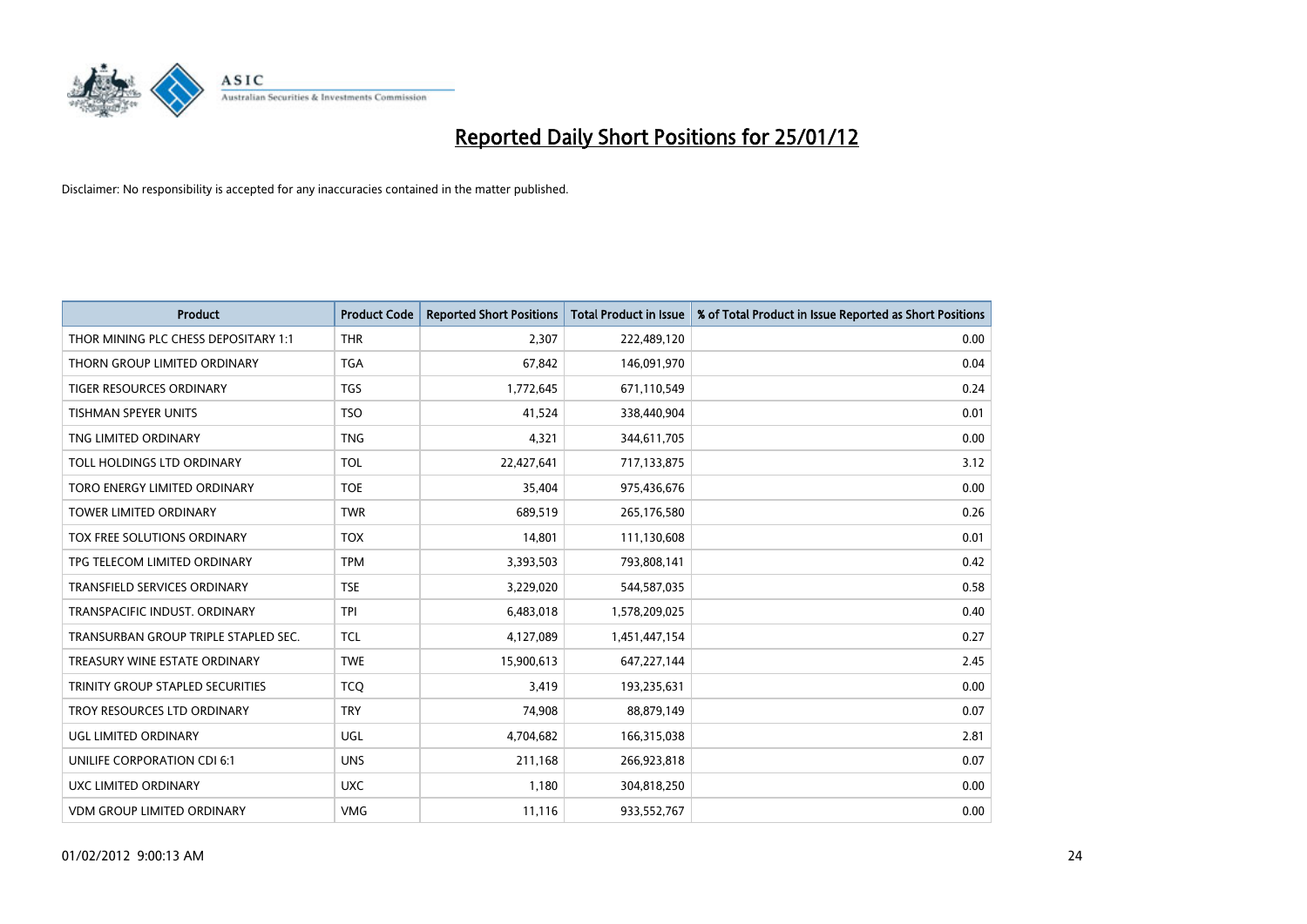

| <b>Product</b>                           | <b>Product Code</b> | <b>Reported Short Positions</b> | <b>Total Product in Issue</b> | % of Total Product in Issue Reported as Short Positions |
|------------------------------------------|---------------------|---------------------------------|-------------------------------|---------------------------------------------------------|
| <b>VENTNOR RES LTD ORDINARY</b>          | <b>VRX</b>          | 7,700                           | 45,334,652                    | 0.02                                                    |
| <b>VENTURE MINERALS ORDINARY</b>         | <b>VMS</b>          | 284,494                         | 231,168,592                   | 0.12                                                    |
| <b>VIEW RESOURCES LTD ORDINARY</b>       | <b>VRE</b>          | 1.760                           | 881,953,670                   | 0.00                                                    |
| VIRGIN AUS HLDG LTD ORDINARY             | <b>VAH</b>          | 16,670,464                      | 2,210,197,600                 | 0.75                                                    |
| <b>VITA GROUP LTD ORDINARY</b>           | <b>VTG</b>          | 75,190                          | 142,499,800                   | 0.05                                                    |
| VITERRA INC CDI 1:1                      | <b>VTA</b>          | 3,828                           | 68,629,939                    | 0.01                                                    |
| <b>WATPAC LIMITED ORDINARY</b>           | <b>WTP</b>          | 16,477                          | 185,160,973                   | 0.00                                                    |
| <b>WDS LIMITED ORDINARY</b>              | <b>WDS</b>          | 701                             | 144,740,614                   | 0.00                                                    |
| WEBIET LIMITED ORDINARY                  | <b>WEB</b>          | 59,727                          | 72,914,803                    | 0.08                                                    |
| <b>WESFARMERS LIMITED ORDINARY</b>       | <b>WES</b>          | 27,568,789                      | 1,006,460,744                 | 2.72                                                    |
| WESFARMERS LIMITED PARTIALLY PROTECTED   | <b>WESN</b>         | 66,136                          | 150,611,418                   | 0.05                                                    |
| WESTERN AREAS NL ORDINARY                | <b>WSA</b>          | 8,544,199                       | 179,735,899                   | 4.76                                                    |
| WESTERN DESERT RES. ORDINARY             | <b>WDR</b>          | 948                             | 208,594,203                   | 0.00                                                    |
| WESTFIELD GROUP ORD/UNIT STAPLED SEC     | <b>WDC</b>          | 12,763,424                      | 2,308,988,539                 | 0.52                                                    |
| <b>WESTFIELD RETAIL TST UNIT STAPLED</b> | <b>WRT</b>          | 44,160,047                      | 3,054,166,195                 | 1.41                                                    |
| WESTPAC BANKING CORP ORDINARY            | <b>WBC</b>          | 64,543,293                      | 3,054,093,676                 | 2.08                                                    |
| WHITE ENERGY COMPANY ORDINARY            | <b>WEC</b>          | 3,098,005                       | 316,104,241                   | 0.98                                                    |
| <b>WHITEHAVEN COAL ORDINARY</b>          | <b>WHC</b>          | 15,476,800                      | 495,445,082                   | 3.10                                                    |
| WHK GROUP LIMITED ORDINARY               | <b>WHG</b>          | 34,754                          | 265,200,652                   | 0.01                                                    |
| WILDHORSE ENERGY ORDINARY                | <b>WHE</b>          | 26,413                          | 250,928,627                   | 0.01                                                    |